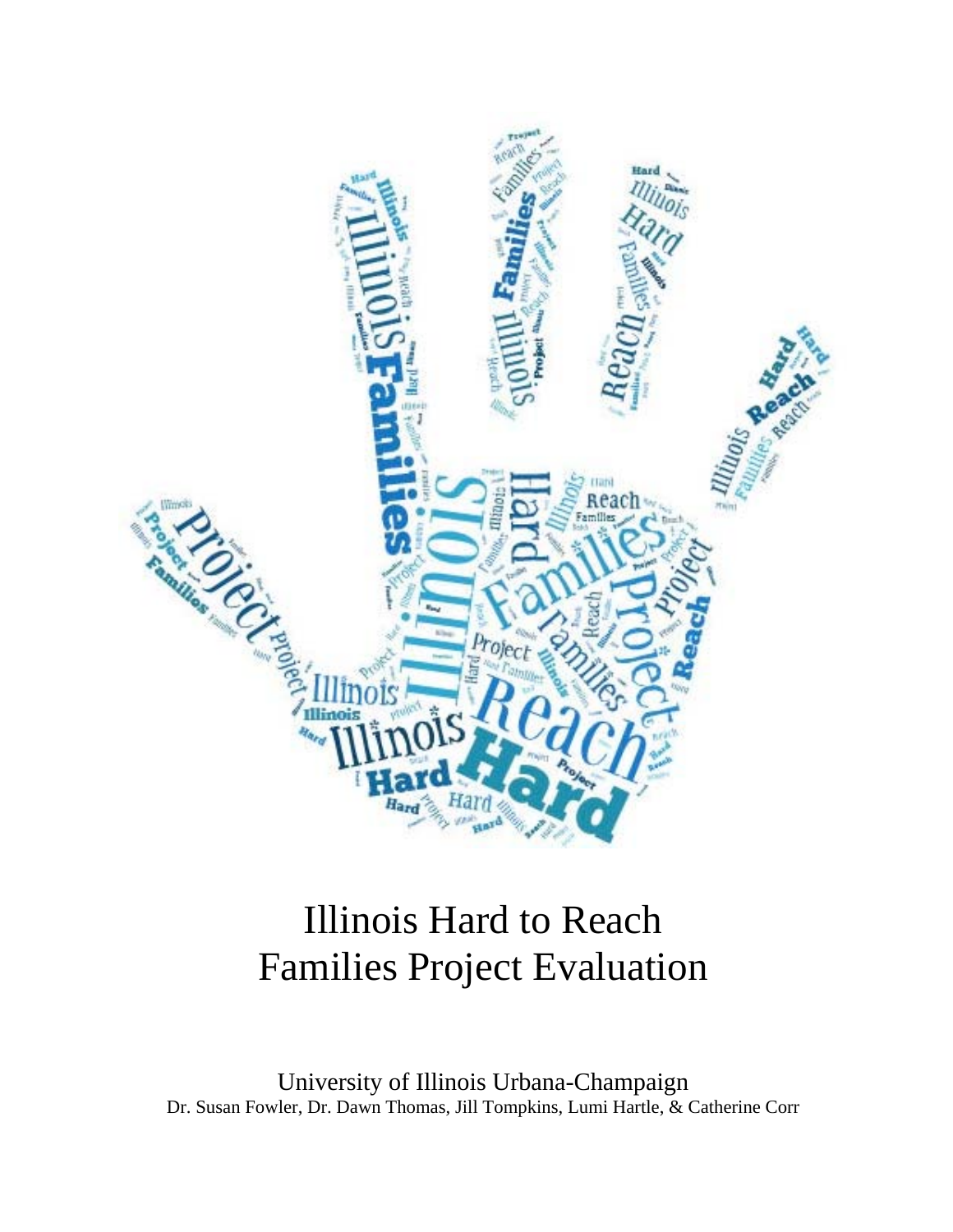#### **ABSTRACT**

Six agencies in Illinois received ARRA funds in 2012 to develop effective and innovative strategies to recruit young children from families considered "hard to reach" and enroll them in quality early care and education (ECE) programs. Over the 16 months of funding, these agencies each participated in three evaluation interviews scheduled at the beginning, middle, and end of the funding as well as an optional monthly call to problem solve and share information. The interviews and calls form the basis for evaluating the six programs in nine priority areas identified by the funding agency. These priority areas were aimed at identifying recruitment strategies that worked.

Critical to success was the ability to provide families with some form of services shortly after recruitment and to be able to track child and family participation. Nearly all agencies reported that they had wait lists and could not provide newly recruited families with immediate access to Head Start, PFA, or another community ECE program. Agencies that provided "interim services" such as "drop in" activities once a week or monthly home visits reported serving the largest number of families. As enrollment opportunities occurred, they offered enrollment to families on their wait lists or assured families of enrollment in the next academic year.

Pilot funds were used to support staff and volunteers to reach out to families and create materials to advertise the importance of early education. Once new families were identified, it was critical for agencies that did not have available slots to be innovative in their approaches and activities for these families. To retain these newly identified families, agencies said it was essential to "go to" them to assist with paperwork and maintain contact until they could be enrolled in services. Another important factor, agencies said, was collaborating with other agencies that provide services to families living at or near the poverty level.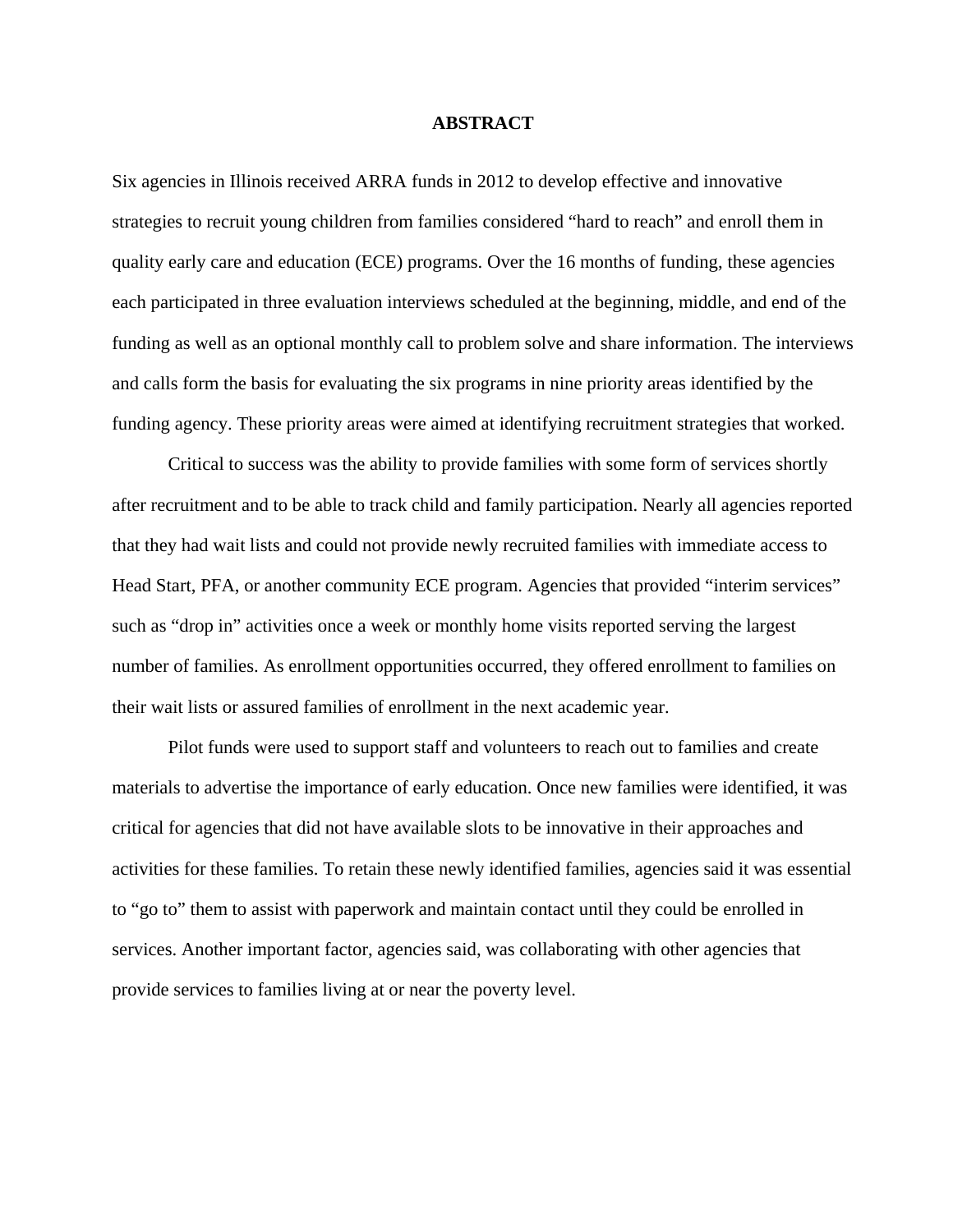# **TABLE OF CONTENTS**

| Appendix C: Example of work plan for door-to-door recruitment of families 34 |
|------------------------------------------------------------------------------|
|                                                                              |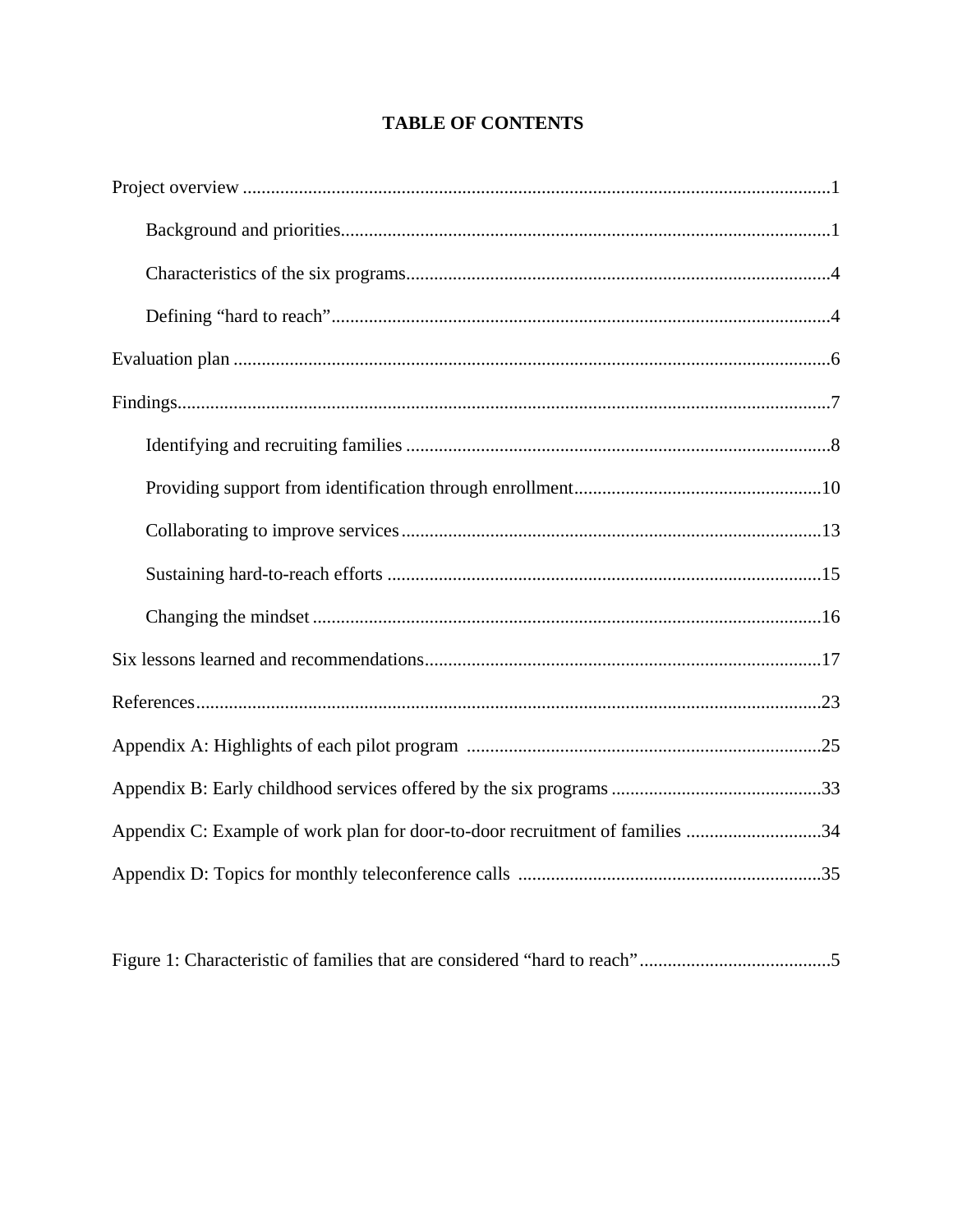#### **PROJECT OVERVIEW**

#### **Background and priorities**

Publicly funded early childhood education (ECE) programs in Illinois provide services to young children and their families who live near, at, or below the poverty level and are considered at risk for school failure. Even with recent declines in state and federal funding, providers are striving to identify and recruit families of young children who qualify for services. Yet, providers recognize that underserved or "hard to reach" pockets of families who have never accessed early learning programs, whether Head Start, Preschool for All, or other high-quality early learning programs, still exist. To address these pockets of underserved families, the state of Illinois funded six pilot programs in 2012 to develop and implement strategies to reduce the barriers and challenges that these families face. This report evaluates the project and summarizes the need for this type of intervention and the efforts taken by participants.

Consensus has been reached on the importance of high-quality early learning programs to bridge the social and preacademic gaps between children living in poverty and children whose families can afford to pay for preschool services. U.S. Secretary of Education Arne Duncan has stressed that "high-quality early learning is the best education investment we can make in our children, our communities, and our country" (Duncan, 2013). His statements in part are based on economic data regarding the return on investment for ECE services. Temple and Reynolds (2007) demonstrated that investments in high-quality early childhood programs provide an average return of \$7 for every dollar invested. Economist James Heckman (n.d.) has concluded "early childhood development directly influences economic, health and social outcomes for individuals and society" (p. 1). Burchinal et al. (2009) found that "the quality of children's early care and education … is related to children's academic, cognitive, language, and social skills" (p. 3).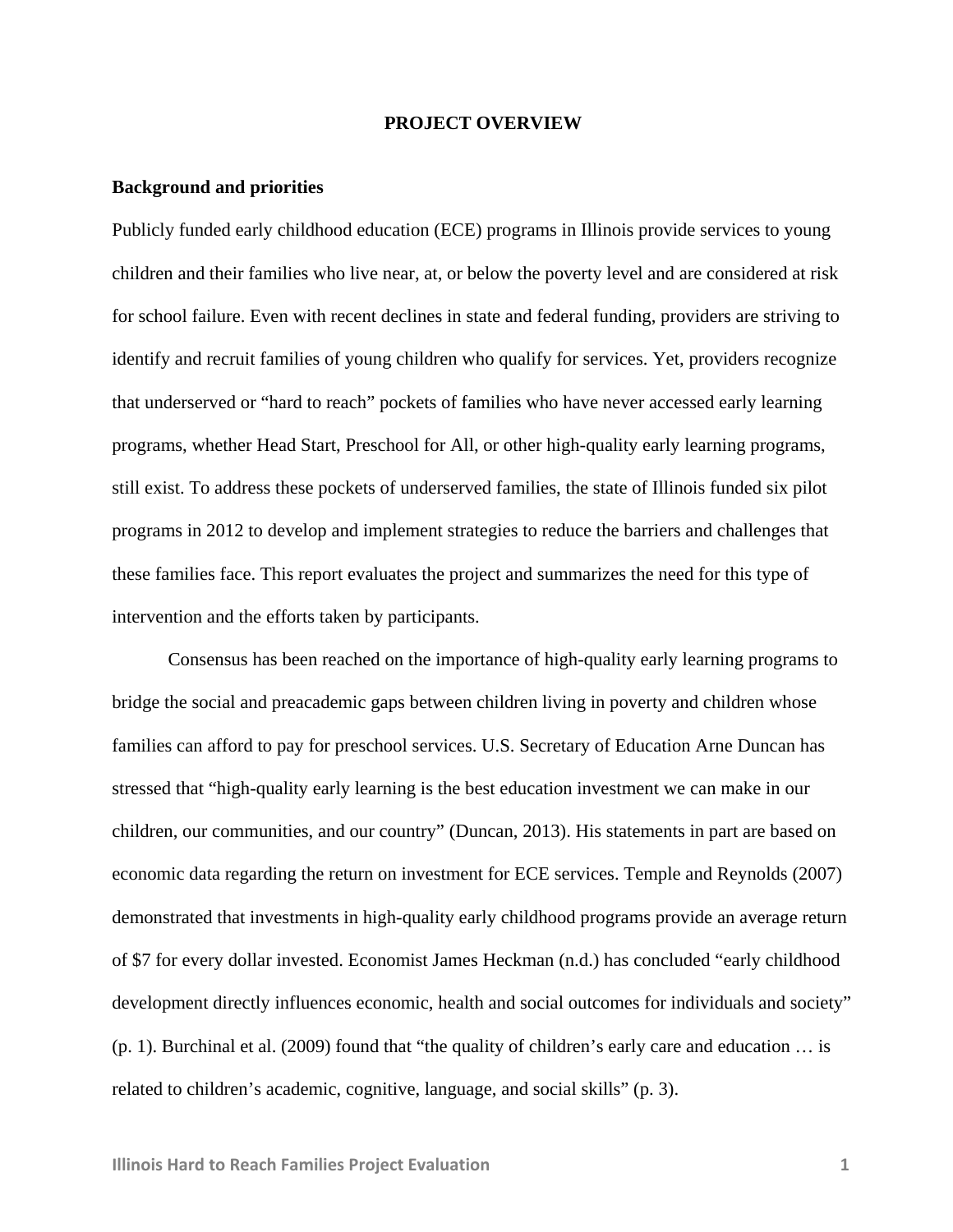While not every child experiences the *same* benefits of a high-quality early childhood setting, all children will reap *some* benefits. This is based upon their abilities and skills upon entry or enrollment in the program. In an interview with the Hartford Foundation (2012), Sharon Lynn Kagan, a leading scholar in the area of ECE, argues that the benefits of high-quality early childhood involvement are sustained throughout the life of a child. Many studies throughout the last 50 years have demonstrated that high-quality early childhood programs can help to develop social skills; increase test scores, high school graduation rates, and lifetime earnings; and decrease crime, teen pregnancy, and smoking rates as well as grade repetition and special education (Barnett & Masse, 2007).

 These same benefits have been demonstrated in the city of Chicago in a longitudinal study that followed nearly 1,000 children from enrollment in high-quality ECE programs into young adulthood (mid-20s), The lead researcher, Arthur J. Reynolds, summarizes the findings by describing that "a chain of positive influences initiated by large advantages in school readiness and parent involvement leads to better school performance and enrollment in higher quality schools, and ultimately to higher educational attainment and socioeconomic status" (University of Minnesota, 2011; see also Reynolds et al., 2011). The positive impact of high-quality early childhood services on children from disadvantaged backgrounds in fact is magnified.

So why are some families who are living in poverty not accessing these public programs for their preschool aged children? Some identified barriers include affordability, lack of transportation, stringent enrollment requirements, need for nontraditional child care hours, distrust of public programs, and a desire for family members to care for their children (Karoly & Gonzalez, 2011). In addition, parents report that they do not know what constitutes high-quality early care and do not understand the benefits of this care. Program policies regarding enrollment (e.g.,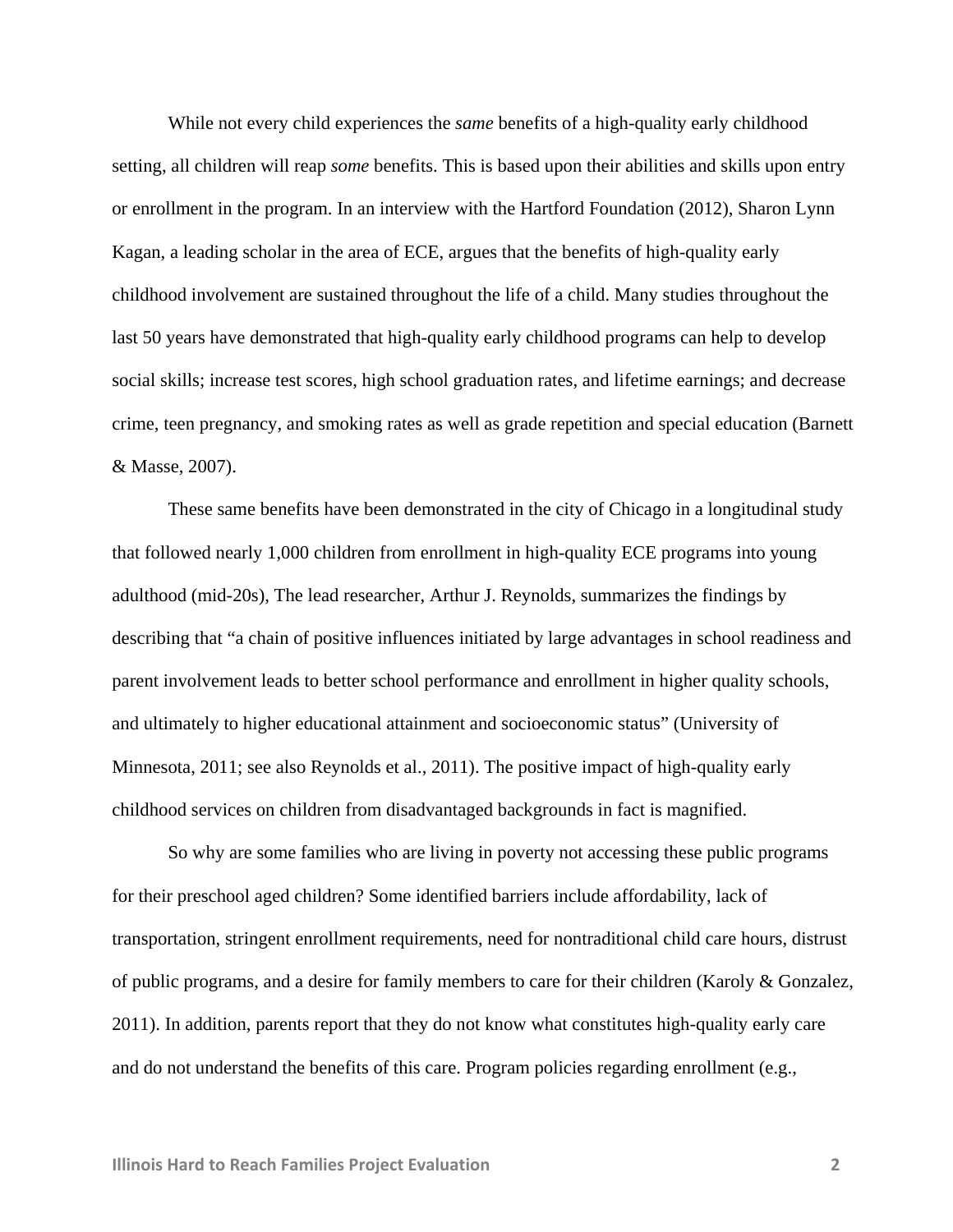required forms, immunizations and documentation of income) can be difficult to understand and navigate. Enrollment opportunities vary across communities depending on program funding and resource allocation from state and federal governments. Kagan (2009) states that "children's access to preschool programs varies dramatically by their race, socioeconomic status, parents' education, mothers' employment, English proficiency, and geographic locale" (p. 7). These factors, whether alone or in combination, widen the gap of school readiness/preparedness. This sustained gap in services has and will continue to affect children and families for generations unless it is addressed now.

In response to the concern that eligible families were not accessing the state-funded program, *Preschool for All*, the Illinois Early Learning Council commissioned *The Hard to Reach Toolkit* in 2009 to guide PFA providers in identifying, recruiting and enrolling the hardest to reach in their service area. As a result of the council's work, in September 2011 the Bureau of Child Care at the Illinois Department of Human Services announced available funding for six programs to present bold, creative, and innovative ideas by testing their strategies to enroll and retain the hardest-to-reach children in high-quality care. The programs were charged with addressing priority areas.

- 1. Specific activities and strategies employed to engage hard-to-reach children and families.
- 2. Number of children from the target group enrolled and served, and the consistency of attendance days for children.
- 3. Success and methods used for finding and collecting information on hard-to reach families.
- 4. Average length of families' stay in the program.
- 5. Reasons as identified by families for leaving programs.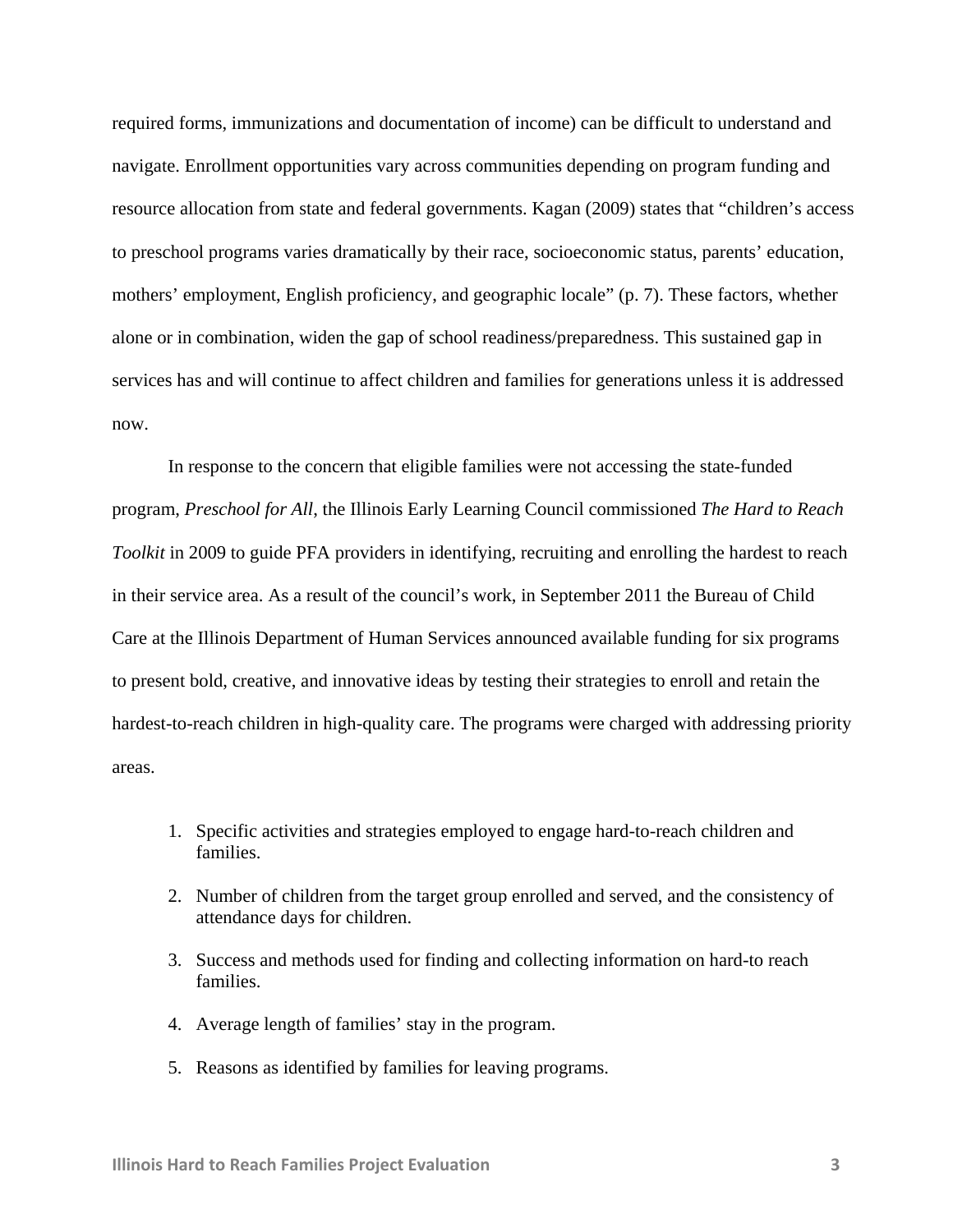- 6. Cost effectiveness of chosen activities.
- 7. Collaborative relationships created among local agencies that improved services for hard-to-reach families.
- 8. Sustainability of the project beyond the funding phase.
- 9. Lessons learned and modifications required for continued success.

#### **Characteristics of the six programs**

Six applications were chosen based on the quality of their proposals. Of these six, three were located in urban areas, two in large suburban areas and one in a rural area. Most of the pilot sites offered a combination of publicly funded preschool, Head Start, and or home-visiting programs; one offered only child care and another only offered PFA services (see Appendix B).

#### **Defining "Hard to Reach"**

The *Illinois Hard to Reach Toolkit* (2009) defined hard-to-reach families as those who are unaware of or unable to access Preschool for All services. Other factors may include parents' language and literacy skills, perceptions of need, and personal/family attitudes and beliefs about services (Spielberger & Gouvêa, 2012). The six programs varied somewhat in their own definitions, highlighting whom they considered to be the most vulnerable children and families in their service areas. Figure 1 presents elements of the definition of hard to reach and the extent to which programs highlighted certain elements.

In Figure 1 you will find the characteristics of "hard to reach" families identified in both the literature (blue boxes) and by the pilot programs (white boxes). In their funding proposals, all programs identified single parent/teen parent homes, homelessness, unemployed/marginally employed parents, lack of transportation, and poverty as characteristics of "hard to reach" families.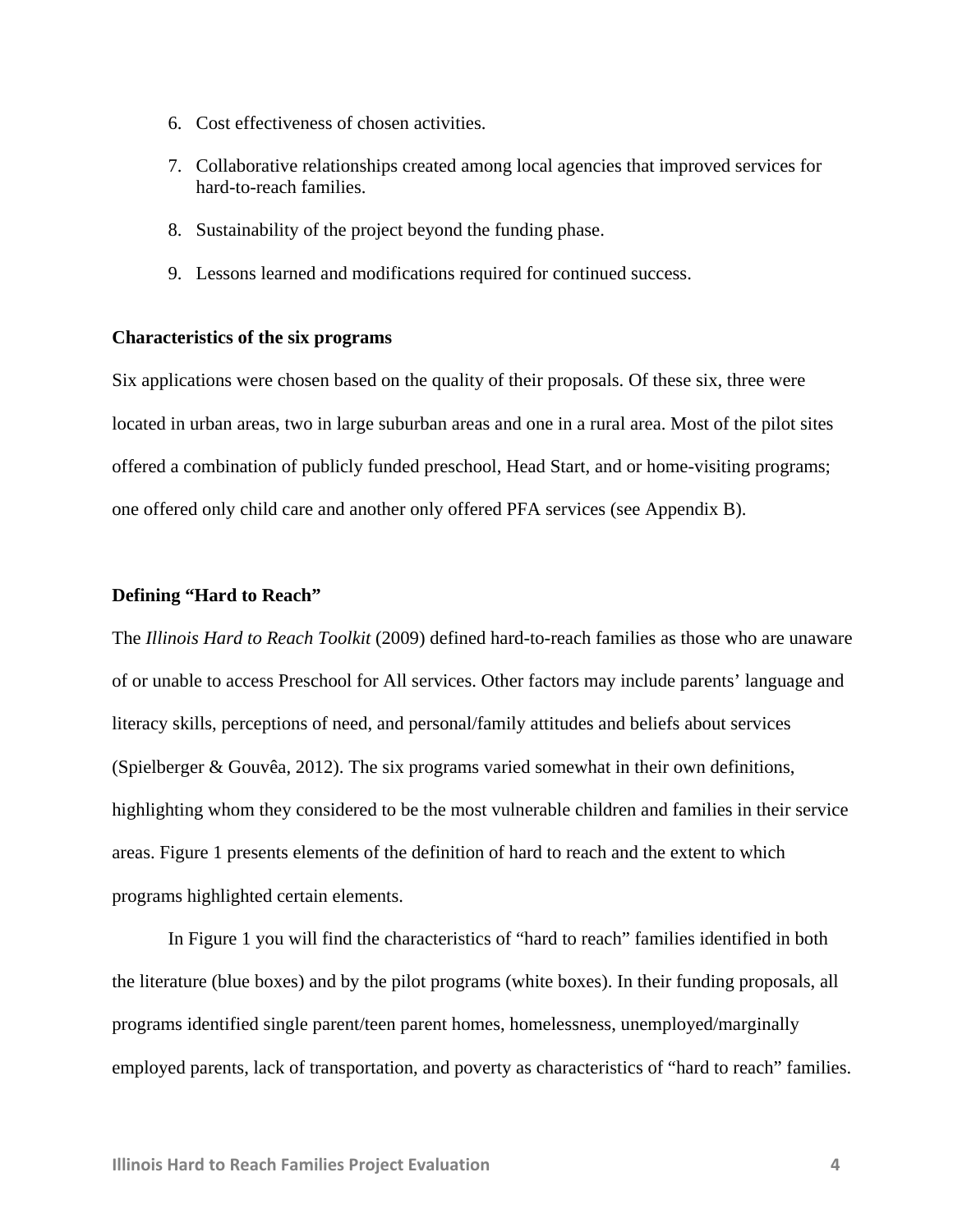No program cited the philosophical difference of children being too young for services as the reason families were considered hard to reach. Interestingly, by the completion of the project, all programs included lack of information by community members and eligible families as contributing the families being unserved.





**\*** *Programs added these characteristics after participating in the pilot program.*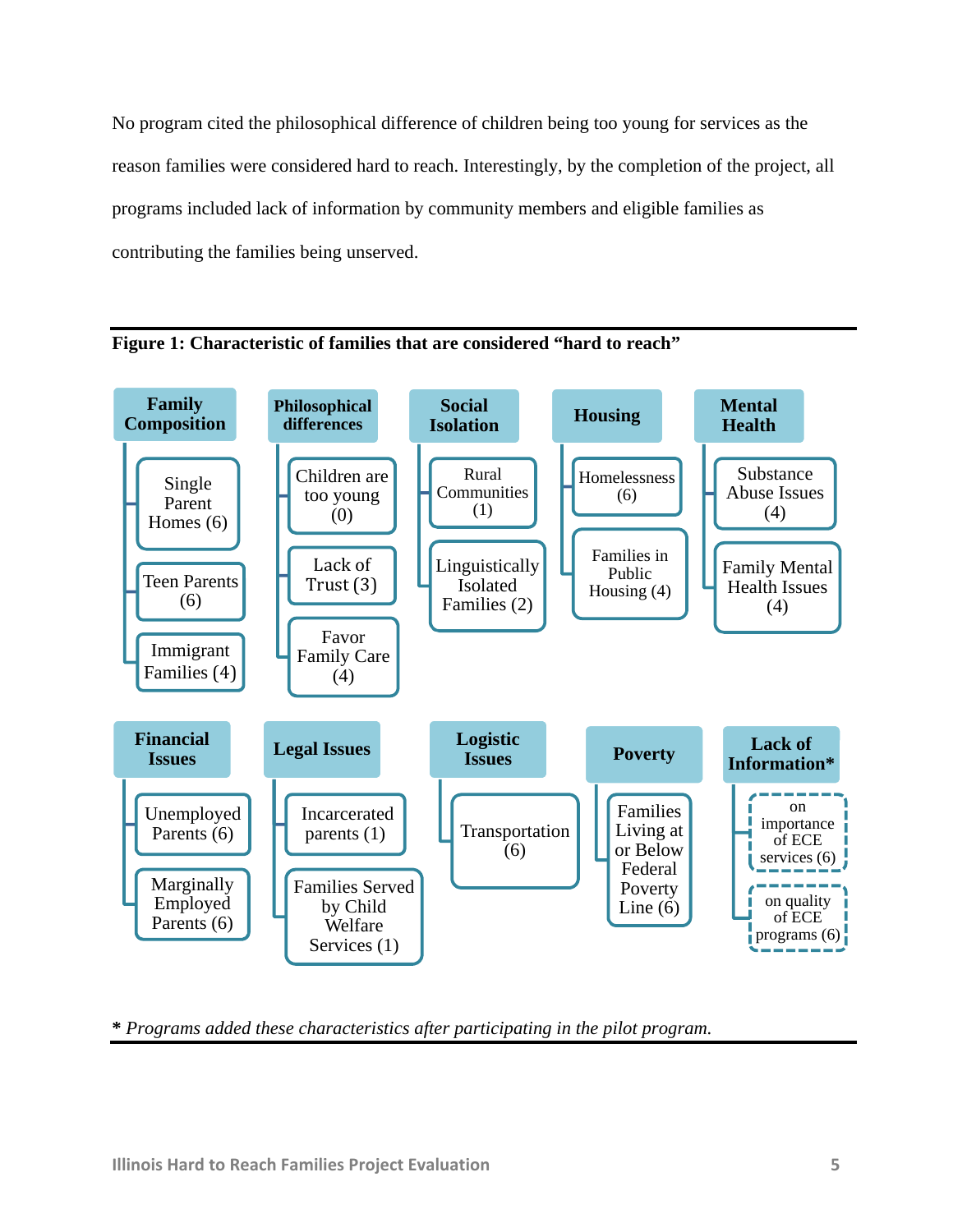#### **EVAULATION PLAN**

There were three stages to the evaluation: development of work plans with the programs that were awarded grants, monthly teleconference calls with the programs, and three individual interviews with the programs at various stages of the project.

**Developing a work plan:** A team from the University of Illinois served as evaluators for the project. The team leaders (Fowler and Thomas) initially reviewed all applications. Once the funder identified the pilot programs, the evaluation team contacted each program to discuss ways to measure their proposed strategies for reaching traditionally underserved families. The team helped programs complete a logic model to organize their work plans. These work plans, based upon information from the W.K. Kellogg Foundation (2004), asked each program to identify available resources, planned activities, measurable outputs, intended outcomes, and long-term impacts expected from their efforts. (See Appendix C for an example of a work plan.)

**Monthly networking calls:** The team provided opportunities for the six programs to share information through 12 scheduled monthly teleconference calls. All pilots participated in at least half the calls; the average attendance for each call was 70%. Each pilot program was invited to share milestones during the calls. The networking calls also proved an opportunity for clarification of policy related to child care assistance funds (CCAP) and "mini-trainings" on two topics: current literature on the importance of family involvement and using the Illinois Early Childhood Asset Map (IECAM) Web site for program planning. Call topics were determined through discussions on previous calls and by reviewing the evaluation interviews. (See Appendix D for a list of topics for the teleconference calls.) Notes from each call were completed and made available to the participants.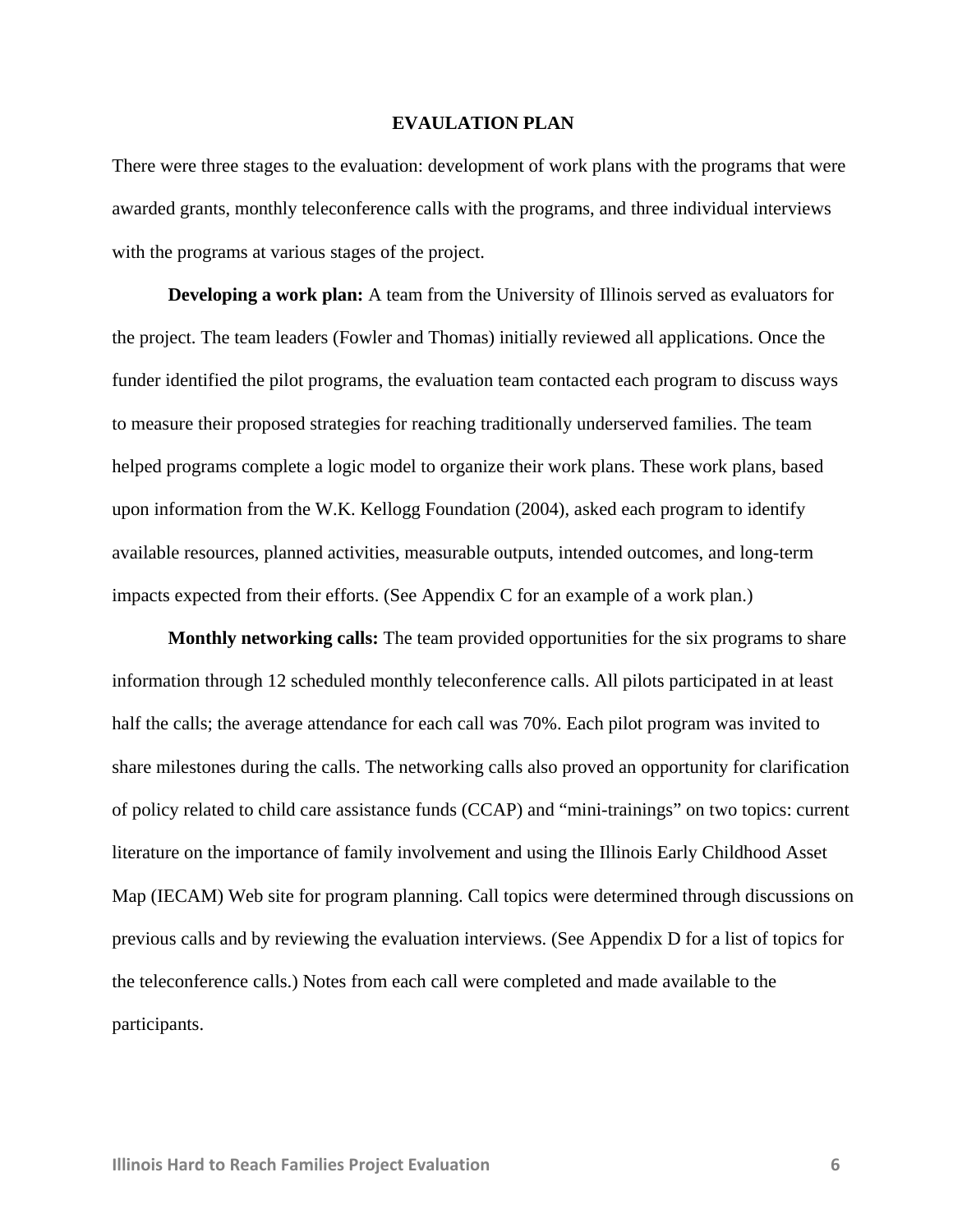**Interviews:** A team leader (Fowler) conducted phone interviews with each funded program at the beginning, middle, and end of the project. The first interviews occurred early in the project (May and June 2012). The second interviews were conducted midway through the project (October and November 2012), and the third interviews were completed at the end of the project (April and May 2013). Interviewees consented to recording the interviews, which lasted 30 to 45 minutes, so other members of the evaluation team could listen and summarize the main points and identify issues related to the nine priority areas. Barriers to implementing their work plans also were highlighted. Summaries of the second and third interviews were e-mailed to the programs, who were asked to make corrections or additions to ensure the summaries reflected their intent. Most approved them without changes. Additions typically included providing specific numbers related to caseloads, individuals contacted, children served, or participants at events.

#### **FINDINGS**

Identifying, recruiting, and enrolling children of families considered hard to reach is a complex process. The evaluation interviews of the six programs revealed the need for consistent contact with recruited families that expose them to the benefits of early education services, whether through a voluntary drop-in preschool, child parent socialization groups, or home visits. These opportunities increased parent awareness of the importance of ECE services and their availability. Once families were identified, agencies reported that immediate follow-up calls or visits were critical for maintaining communication with the family. Families often needed support in completing enrollment forms, scheduling health and dental visits, and applying for child care assistance. Programs that did not have immediate openings for the families reported losing them unless they could provide some interim service or maintain frequent contact with them. Once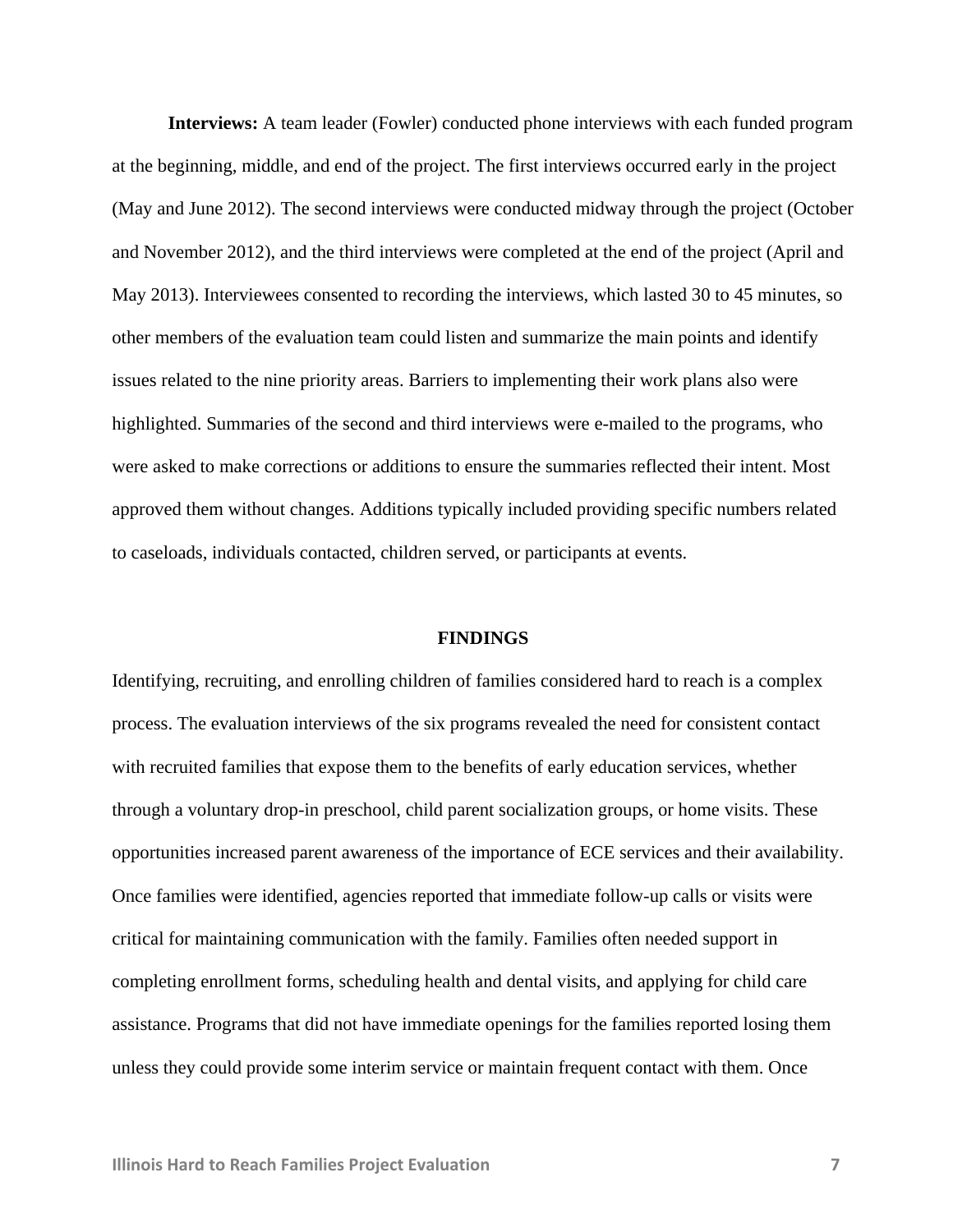children were enrolled, they noted that tracking child attendance was important to intervene quickly when children were absent. Program staff reported that they worked with families to address family challenges that were preventing attendance, whether related to transportation, a shift in work schedules, or loss of wrap-around services. All programs reported that collaborations within their agency and within the community were vital to their recruitment, enrollment, and provision of services. Most concluded that to reach pockets of underserved families, they needed to bring support and services to the neighborhoods where families lived. Recruitment was described as an ongoing effort that required staff and volunteer time, knowledge of the community and its residents, and strategies for supporting the enrollment and attendance of the children.

#### **Identifying and recruiting families**

**Designating a staff member to oversee recruitment and enrollment.** Each agency assigned a staff member to coordinate recruitment, help families enroll in services, and collaborate with community agencies. In some cases this required hiring a new staff member; in others it involved rearranging current staff responsibilities. For example, Centers for New Horizons hired a parent from the community to fill this role. Her child had attended the ECE program, and she was able to connect with other parents through her story and knowledge of the local community.

**Using video and print.** All programs used some of their funding to advertise their services or create recruitment fliers, information packets, and, in one case, a community resource book. The most innovative approach used to highlight the importance of early care and education was the production of professional quality videos. Casa Central created a video about the agency (in Spanish with English subtitles) to take to all community activities and add to its Web site. It also produced a video (in English) to share with the local business community. The premier showing at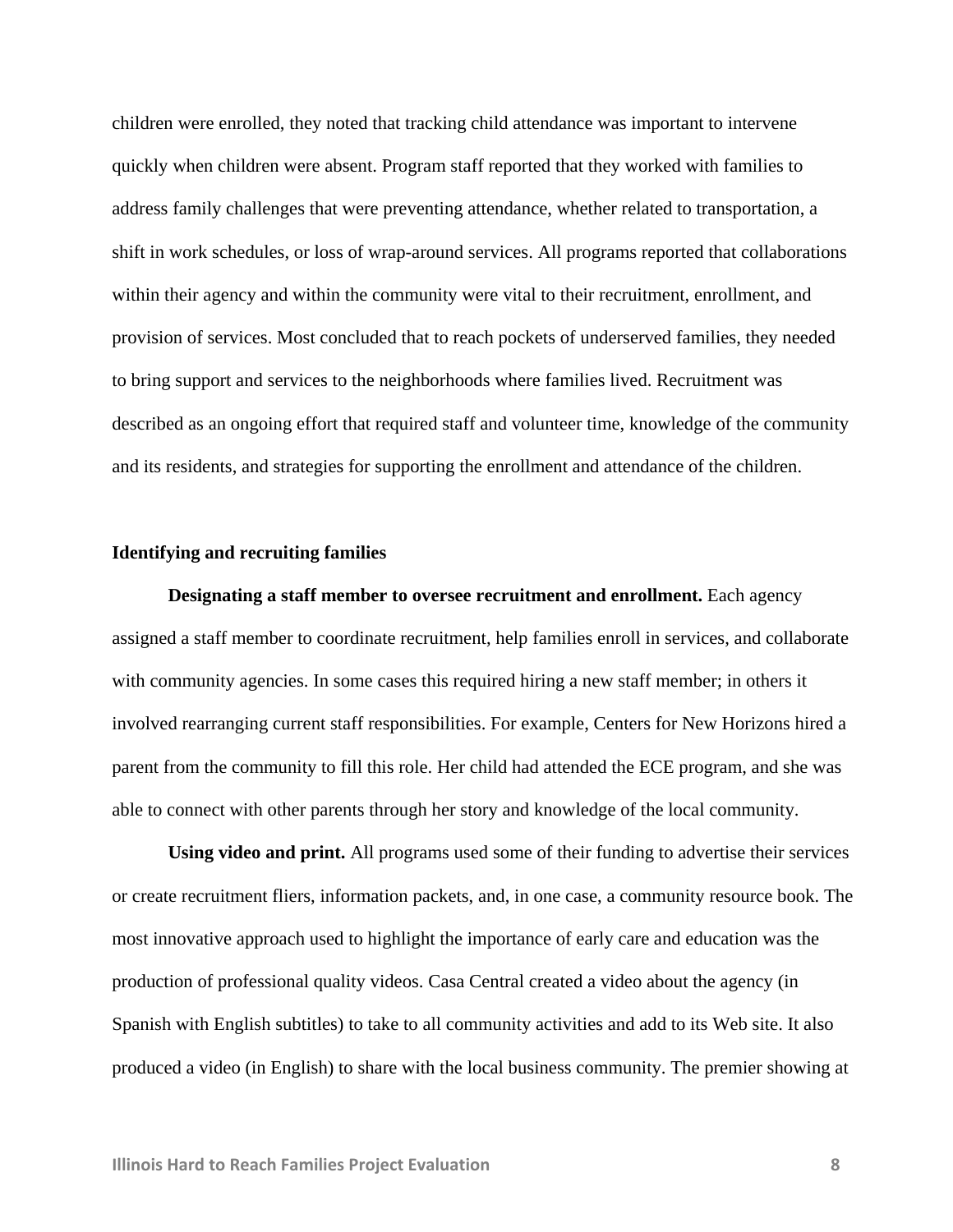the agency's annual dinner raised \$16,000, which was used to sustain child enrollments when families temporarily lost child care assistance funds because of employment issues or other family challenges. Another program advertised about the importance of ECE services on Chicago Transit Authority buses. All reported printing enough fliers or brochures to use beyond the funding period.

**Using parents from the community as recruiters.** Three agencies recruited and trained volunteers, usually parents who had received services and could serve as ambassadors for the program. Parent ambassadors attended community events and went door to door to talk with families about high-quality early care and education services and the importance of helping their children become ready for kindergarten. COFI (Community Organizing and Family Issues) was an important ally and resource for training parents and volunteers at two Chicago-area agencies. In addition, COFI provided training opportunities that representatives from five agencies attended.

**Using a tracking system to support continued contact with families, as required by the**  funder. All agencies were required to use a data system to track and stay connected with families identified as hard to reach. As a result of using tracking systems, several pilot programs had one or more staff members maintain regular contact, such as weekly calls with families, until they could provide services or enroll their child in an ECE program. One agency's policy was to contact families within 72 hours of identification, which was monitored through the tracking system.

**Using tracking systems to follow families through new services.** The tracking system allowed staff from the programs to follow families through the recruitment to enrollment process. The tracking systems used by the six pilot projects varied greatly, from a complex Microsoft Access database to a simple "pen and paper" system created specifically for one program. Aunt Martha's modified its existing database by adding a field to identify children who were brought into the program through this project. This allowed the agency to identify those children recruited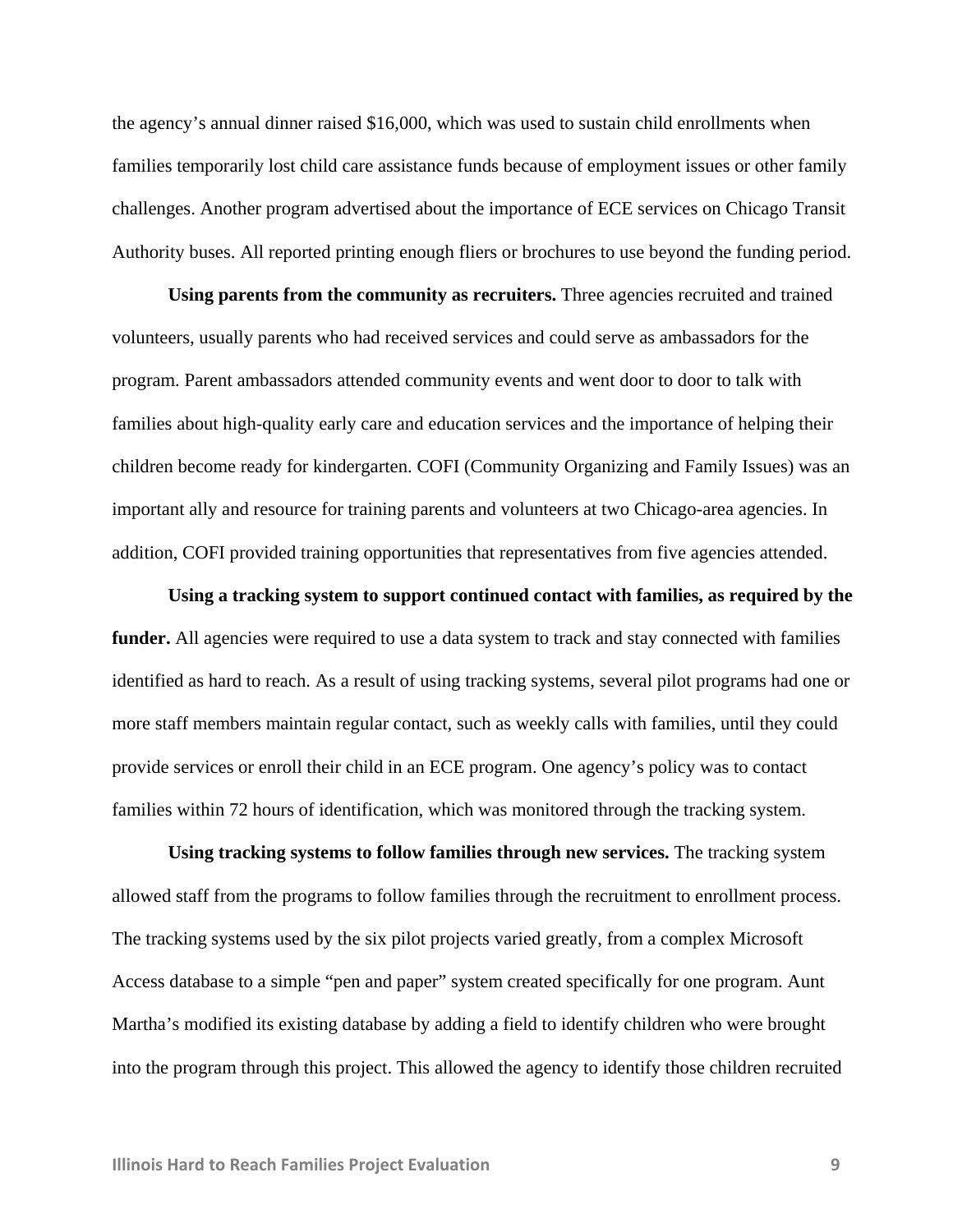through the pilot program and track services received by those families. Aunt Martha's identified 110 children reached through the pilot program and reported that 89 children were still enrolled as of April 30, 2013.

Several agencies counted the families that received interim services. Elgin U-46, which provided the Preschool Here interim program, planned to continue it during the next school year as a way to recruit more children. It recognized it did not have enough slots to enroll all eligible 3 and 4-year-olds as soon as they were identified. However, by using Preschool Here, Elgin U-46 could identify, recruit and serve until enrollment slots were available in the PFA program as well as maintain contact with the families through the weekly sessions. In fact, by April 30, 2013, the program reported that 57 of the children (35%) who attended Preschool Here were enrolled in PFA classes.

The agencies that were able to enroll the largest number of children into PFA, Head Start or other high-quality ECE programs reported analyzing attendance patterns and contacting families if attendance was inconsistent. If children left their program, however, they were not always able to identify the reasons. The programs predicted that some of the families moved or encountered transportation problems or changes in work schedules.

#### **Providing support from identification through enrollment**

**Bridging recruitment to enrollment**: The programs identified specific barriers that could prevent parents from coming to their agency or the ECE program to complete paperwork. These included: lack of transportation, need for childcare during the enrollment process, nontraditional work hours, and fear of the unknown. Agencies that expected parents to come on site to enroll their child reported losing parents between the point of recruitment and the point of enrollment. The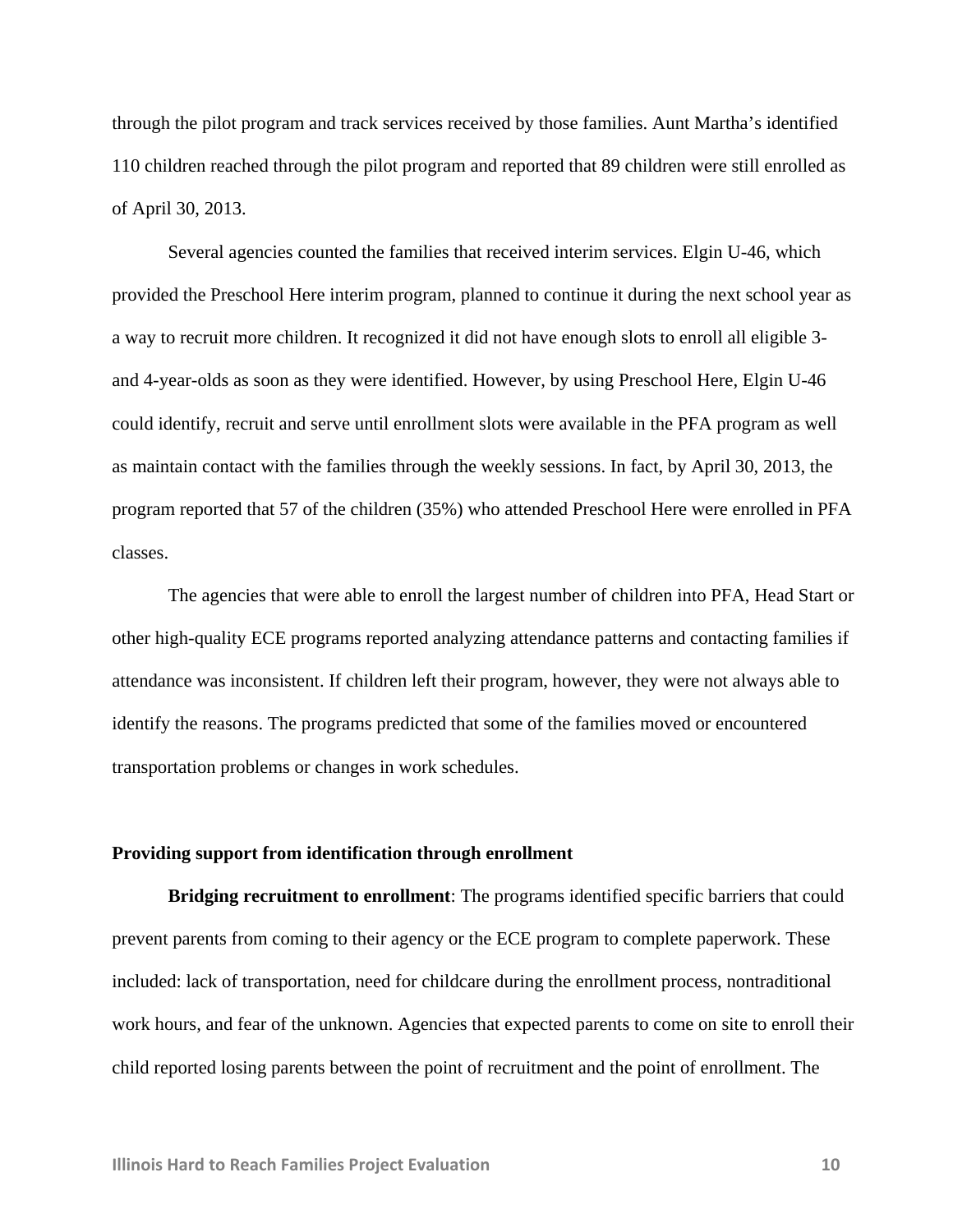agencies that sent staff *to the families* to help them complete paperwork typically reported successful enrollments. They observed that families often were overwhelmed by the amount and regiment of paperwork required for completing it, as well as the need for health records and, in some cases, employment records. These families often needed the support of a staff member to guide them through the forms and to help make medical appointments so families could meet the health requirements.

Aunt Martha's, a multiservice agency, coordinated with its medical and dental clinic. The medical clinic set aside two days for families enrolling in its ECE program to see a health care provider. For families identified later in the year, the clinic agreed to provide "VIP" appointments so new families did not have to wait to get their child's required health exam and records. The same program provided transportation for 50-60 newly identified children to visit a dental clinic over a four-day period.

**Providing interim services to bridge the gap in ECE services:** A challenge for five agencies was providing immediate placements for eligible children. Although funded in spring 2012, they were not ready to start their recruitment efforts until late summer or fall 2012, when their ECE programs were already fully enrolled. Families were placed on a wait list until new slots opened. For programs with mobile families and frequent turnover, the wait was less than three months. For other programs, the wait could last the entire school year.

To bridge the gap between recruitment and enrollment, three agencies used pilot funds to create interim services. They set up a weekly literacy, child socialization, or a drop-in-preschool hour within the local housing development or at community centers. These introduced both parents and children to high-quality ECE activities (book reading, coloring, singing, and learning rhymes) that supported school readiness.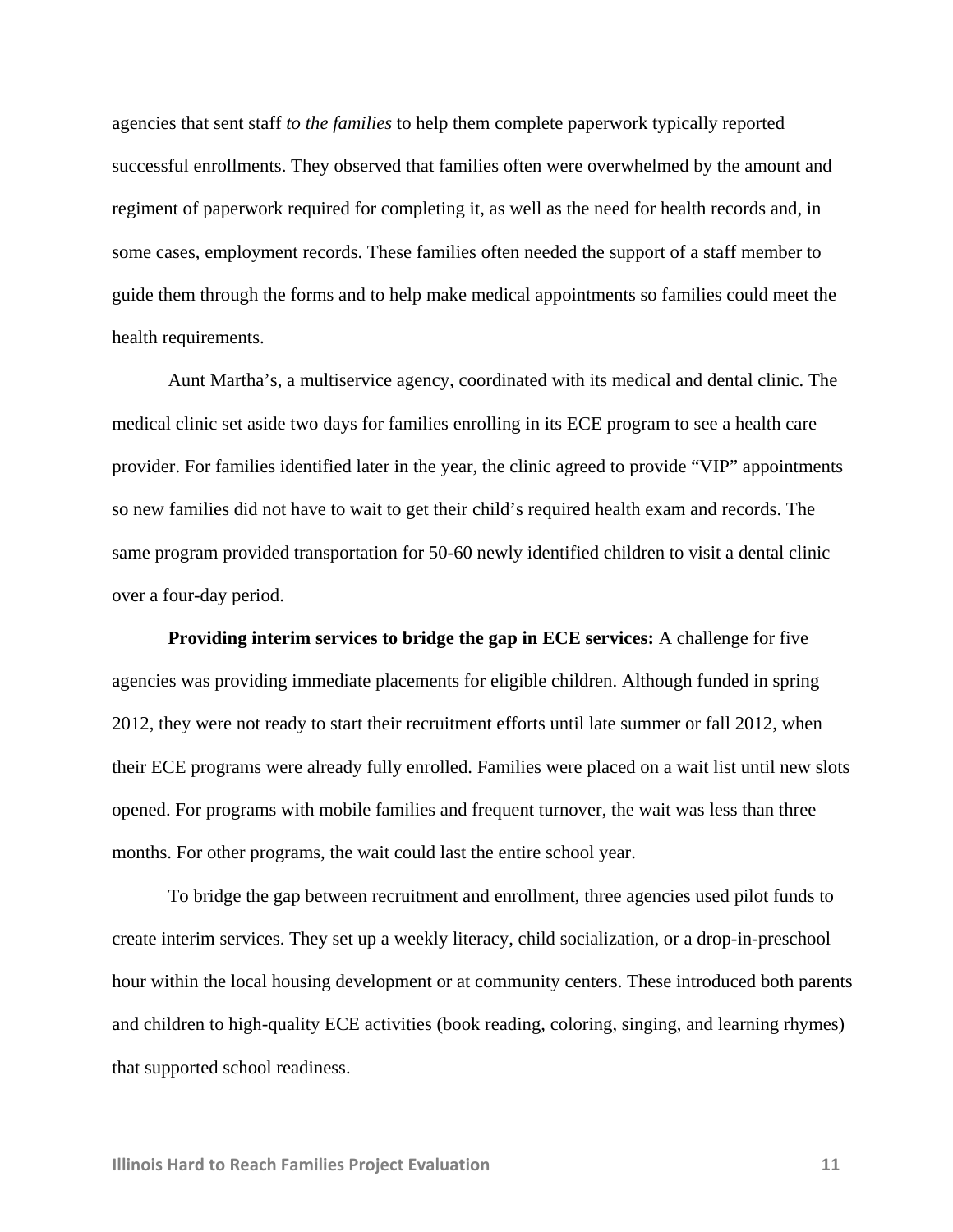During the funding period, Elgin U-46 served 164 children through the drop-in program and planned to transition all children who were 3 or 4 by fall 2013 into the PFA program or another ECE program. The district used the hard-to-reach grant funds to pay for the two staff members (a teacher and a parent educator) who conducted the small drop-in groups. It initially proposed to take its drop-in program (Preschool Here) to five community sites. By the end of the grant, however, Elgin U-46 was offering the program at 12 locations. The weekly program provided families an opportunity to learn more about and get comfortable with the agency's services and the concept of preschool itself. It also helped the staff to identify families who were hardest to reach and ensure they had the opportunity to enroll their child in the PFA program for the 2013–2014 school year. To encourage regular attendance, the agency provided healthy snacks for children and parents and during winter offered free hats or mittens during some sessions.

Another agency offered newly identified families weekly socialization activities with their child and monthly home visits. Again, this provided a sampling of what the program could offer. As enrollment slots opened, these families could either enroll their child in a center-based early childhood program or a home-based option (a weekly home visit and a monthly socialization group). A third agency provided a literacy hour for five months until children could be enrolled in an ECE program or families ceased participating.

**Sustaining new enrollments through child care assistance or other accommodations:** Many agencies provided half-day programs through Head Start or PFA. However, families often needed eight to nine hours of child care while they worked or attended school. Programs that were savvy about funding options, such as the child care assistance program (CCAP), were in a better position to keep children enrolled. Understanding the eligibility requirements for families to receive CCAP funds and proactively assisting families to complete the paperwork required to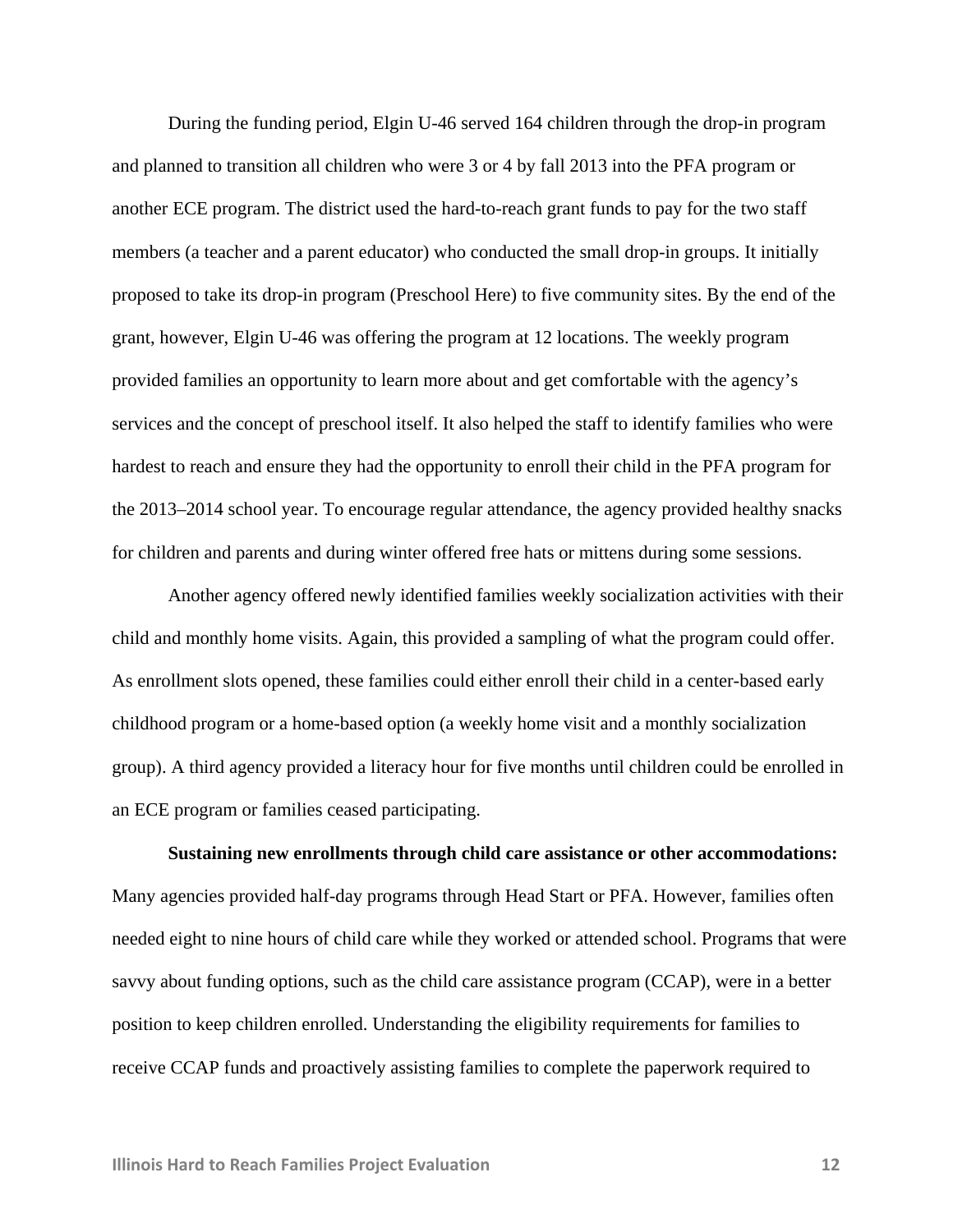determine eligibility was essential to sustaining enrollment in the high-quality ECE program. Misinterpretation of CCAP policy led to the loss of some families and their children. For instance, one program misinterpreted CCAP regulations for parents enrolled in school and the allowance of grace periods, therefore experiencing high turnover at semester breaks. After the evaluation team received clarification from IDHS, this misunderstanding was addressed during a monthly teleconference call.

Several agencies reported that they closely monitored child attendance through their tracking system. If a child missed several days of school, they called the home and worked with the family to keep the child in the program. This might require a wake-up morning call to homes where parents worked nontraditional hours. In some cases, it involved helping the family to apply for a bus pass so that the child had consistent and reliable transportation. One program that provided services in multiple locations said that if a family moved within its school district, it could transfer their children to another school.

#### **Collaborating to improve services**

All of the pilot programs engaged in collaborative relationships as part of the funding stipulations of the hard to reach project. However, the degree to which programs created and sustained meaningful and productive collaborations varied. Pilot programs used both internal and external collaborations to better serve hard to reach families. Internal partnerships included collaborative work across programs housed within the same agency or program; external partnerships included collaborative work among agencies and/or community organizations.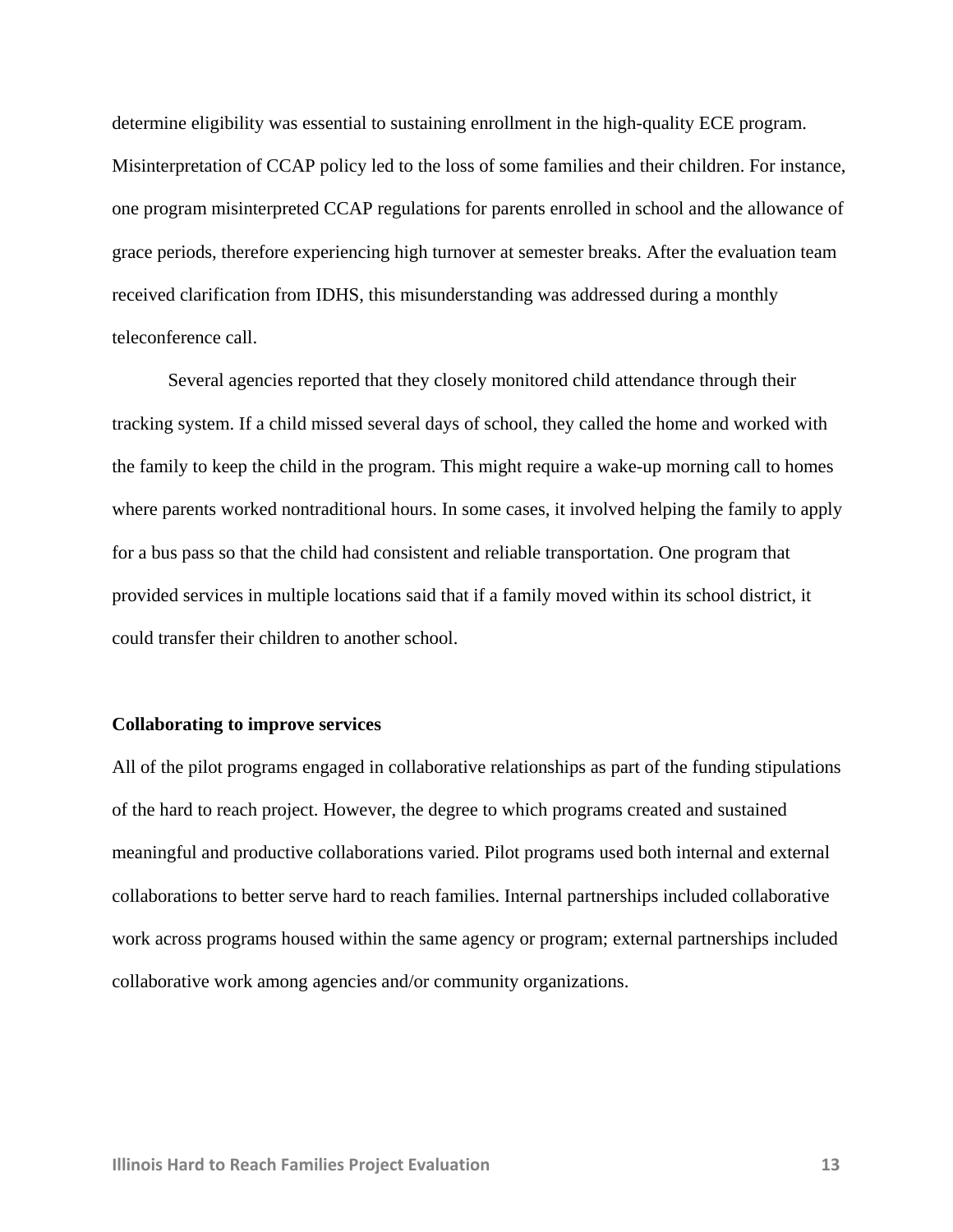**Internal collaborations.** Aunt Martha's made its Workforce Development Program more aware of its ECE services and was able to increase parent referrals for job training or employment assistance while also placing the family's young children in ECE services.

**External collaborations:** The most common collaborations were disseminating information throughout community venues (stores, bus stops, medical clinics), providing information at community events (fairs, open houses) sponsored by other agencies, or requesting training for staff and parents by an advocacy organization. Two collaborations that were the most innovative and worth replicating are described below.

*Collaboration with the business community:* One program focused on collaborating with the business community to raise money for scholarships for families who often had fluctuating eligibility for CCAP funds. It created and premiered a video describing its ECE program at its annual fund-raising dinner attended by community leaders and business owners. The financial contributions received were used as scholarships to support several children whose enrollment was threatened when family member temporarily lost CCAP funds. Ultimately, this program used its external collaborations to both the needs of its larger agency as well as the needs of its hard-toreach population.

*Collaborations with housing authorities and developments:* Another collaborative partnership was formed between Elgin U-46 and its local housing authority. The program recruited families in local neighborhoods by providing a weekly drop-in preschool hour, using public spaces such as parks and sidewalks. Representatives of the housing authority were impressed with the benefits provided by the program and sought out a formal agreement to provide future space for a PFA classroom. Centers for New Horizons worked with several housing developments to gain access to gated housing complexes for their door-to-door recruitment efforts.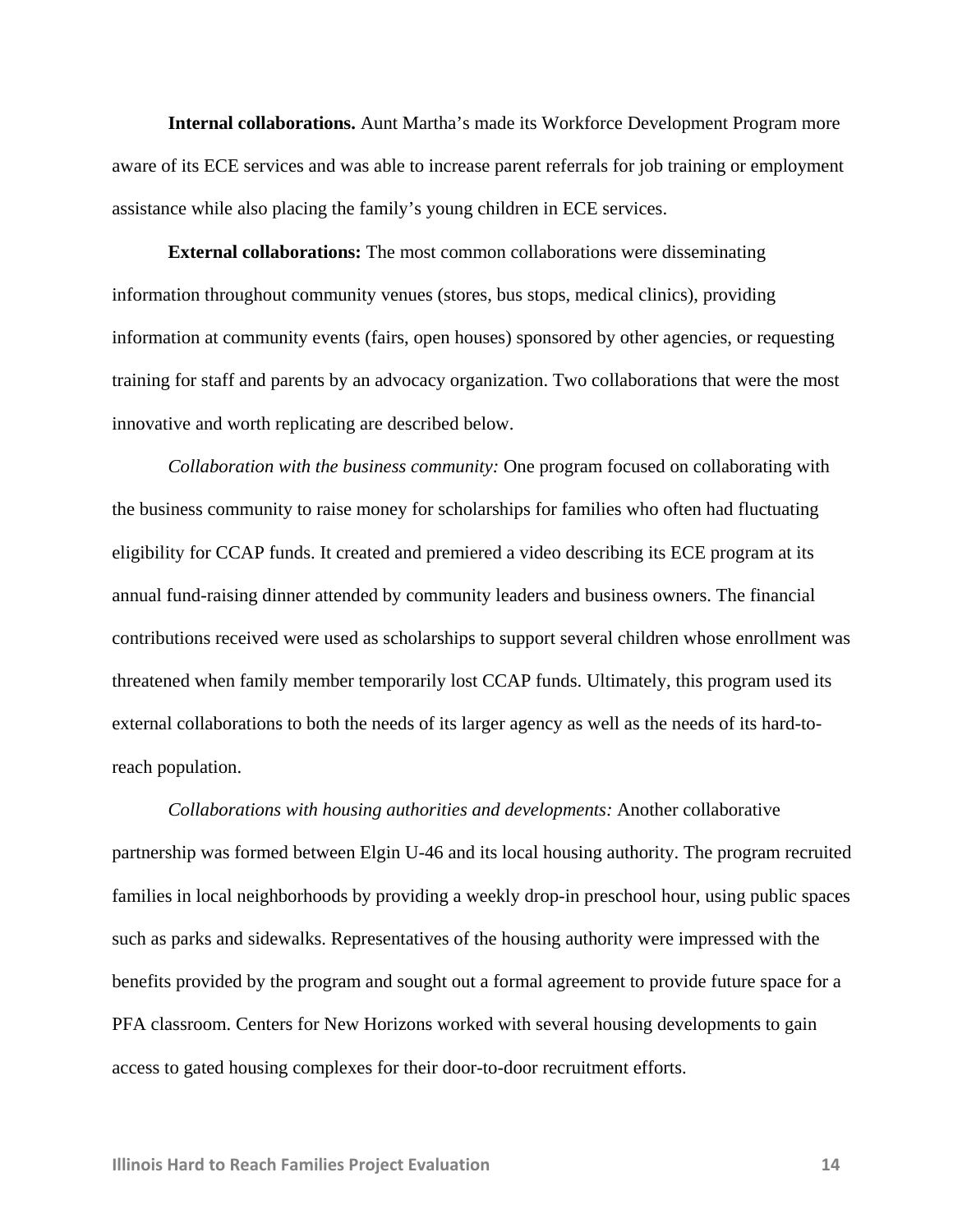Many of the programs indicated their collaborations were essential to continuing their recruitment and enrollment efforts beyond the funding period. Collaborations such as these help ensure funding, space, training, and opportunities for ongoing recruitment of families.

#### **Sustaining hard-to-reach efforts**

Several programs planned to continue their efforts for recruiting hard-to-reach families and maintain either a part-time or a full-time staff member for outreach work. Three programs planned to reassign the outreach, recruitment, and enrollment efforts to existing staff. One program did not plan to continue efforts beyond distributing remaining fliers. Because they had developed recruitment materials (fliers, posters, videos) with pilot funds, all planned to continue to use these materials in the future, reprinting them as needed. All sites recognized they needed to start recruiting earlier than most had with the grant funds. As noted earlier, five programs began their outreach to hard-to-reach families after the 2012–2013 school year had begun and PFA and Head Start classes were already fully enrolled. Most noted that April and May was the time to begin recruitment efforts for the fall.

One urban program that was underenrolled for several years plans to serve 63 children from hard-to-reach families in fall 2013 in space provided by a city college. It identified a number of eligible families whose parents were enrolled in the college and were interested in taking their child with them to school. College administrators have been supportive about providing the required space. The pilot funding helped this program needed move from "underserving" its community (and losing Head Start funds) to more closely meeting the needs of the community. Another program, which used pilot funds to support a drop-in preschool, planned to incorporate this approach into its next PFA application. Children who attended the drop-in preschool during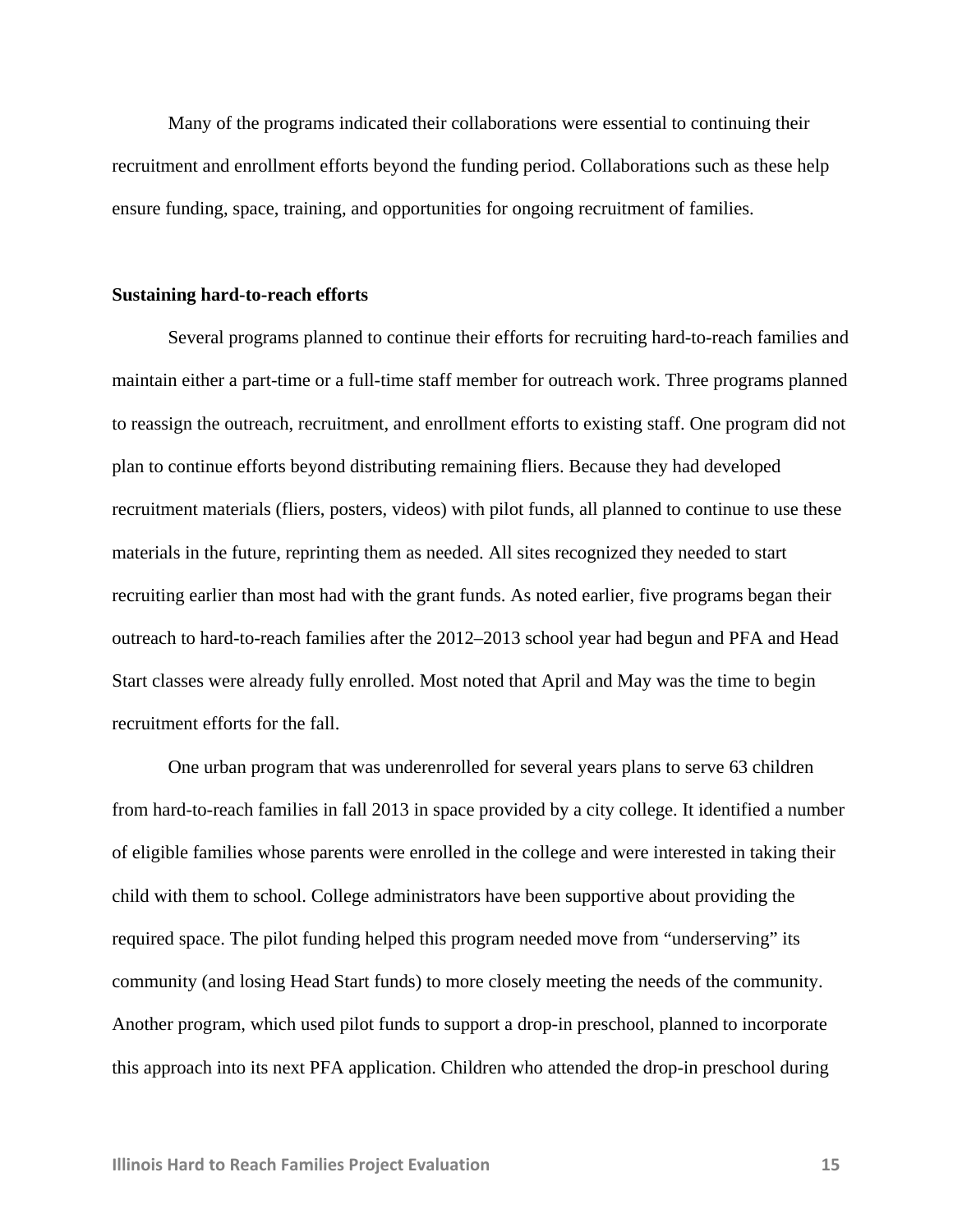the 2012–2013 school year were being enrolled in the PFA program for fall 2013.Program staff attributed their strategy of "going to the families" as responsible for identifying traditionally underserved families. The staff noted that their dream was to purchase a bus and remodel the interior like a preschool to go from neighborhood to neighborhood and deliver services.

#### **Changing the mindset**

The pilot programs reported that they had difficulty determining the cost effectiveness of their services. Most agencies said the biggest benefit of the project was that it helped them change their mindset and transform their approach to recruiting and enrolling families who are considered hard to reach. In some cases they re-evaluated ineffective approaches to recruitment. In other cases, they identified new actions necessary to enroll hard-to-reach families, especially the importance of intra- and interagency collaborations. The immediate cost or savings of these long-term changes could not be easily identified. For instance, the program that created the professional videos reported that while the cost was high and the effort intense, the product was well worth the investment, potentially reaching many more families. It could use the videos in many places and times to both increase awareness of its services and recruit families and program supporters.

At times, the new focus on reaching traditionally underserve families revealed the ineffectiveness of common practices. For example, a staff member from one program acknowledged that community fairs and activities were not very effective in finding families who had never been served. She noted that "only the families who know about our services already come to our community events; the hard-to-reach families either don't know about these events or don't see the value in them." She indicated that funds were best spent when program staff knew the makeup of their community and could focus their recruitment effort by using volunteers who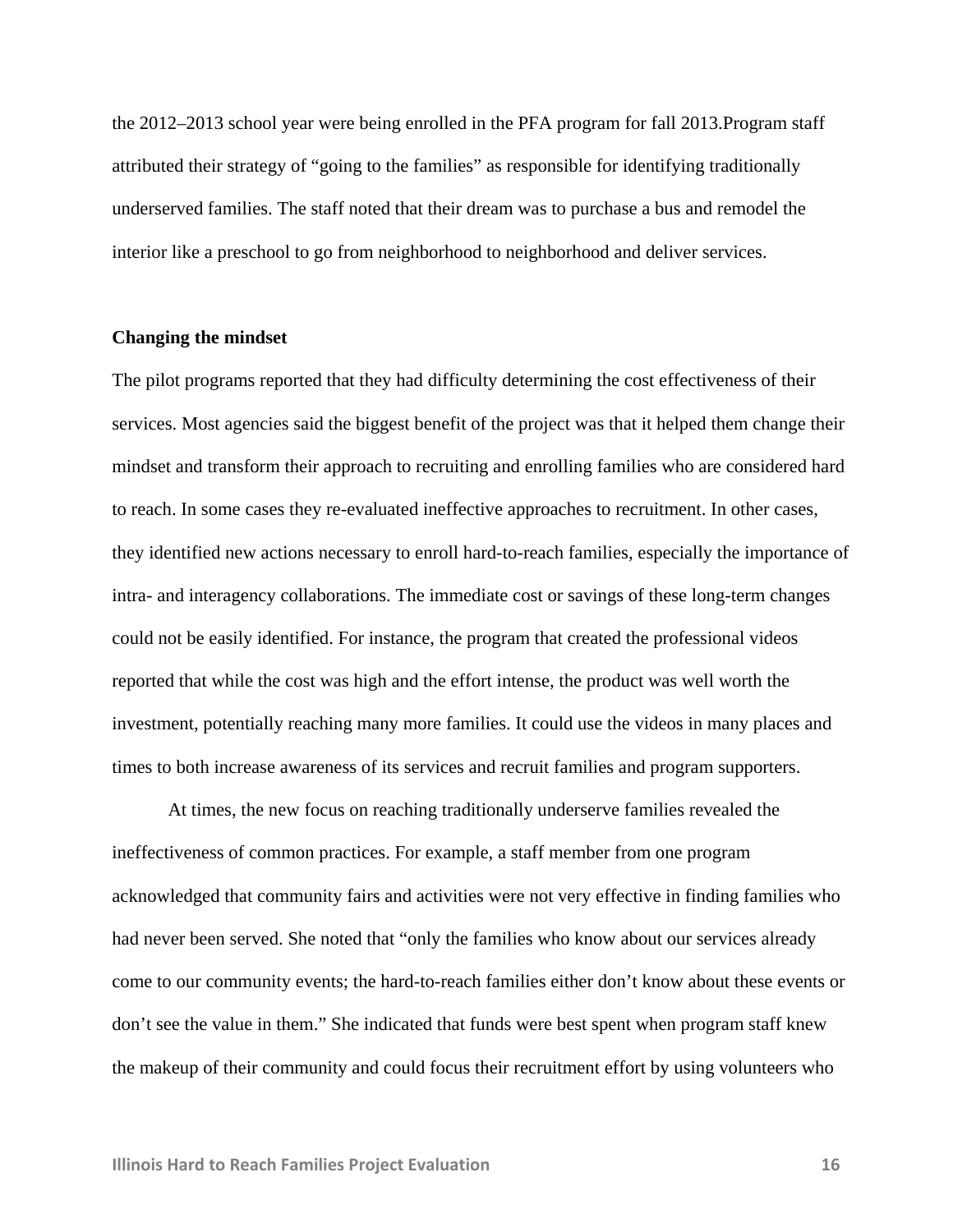spoke the same language, came from the community, and had access to the housing where some of the hard-to-reach families lived. She noted that the volunteers not only recruited new families but became advocates for high-quality ECE as well.

## **SIX LESSONS LEARNED AND RECOMMENDATIONS**

#### **Transportation**

Reliable transportation to and from preschool is a basic component of serving young children who are at risk or are traditionally underserved. Lack of transportation often prevents families from either enrolling their child in preschool or sustaining their attendance once enrolled. To increase and support sustained enrollment, the state should either:

- 1. Require half-day programs (PFA is typically 2.5 hours) to include transportation to and from school as part of their application for funding or
- 2. Provide enough funding to extend half-day programs to full day.

#### **Going to the Families for Enrollment**

The expectation that families travel to the program for the enrollment process provides additional hardships to those families with limited transportation options. The most successful pilot programs shifted their recruitment efforts and some service provision from program-centric to familycentric, taking the recruitment, enrollment, and some services to where the families live and spend their time. These programs recognized that enrollment is a complex process for many families, requiring multiple meetings, appointments, and forms. Additionally, these programs collaborated with medical and dental service providers to ensure priority access for families considered hard to reach. In fact, one program also provided transportation to and from these appointments.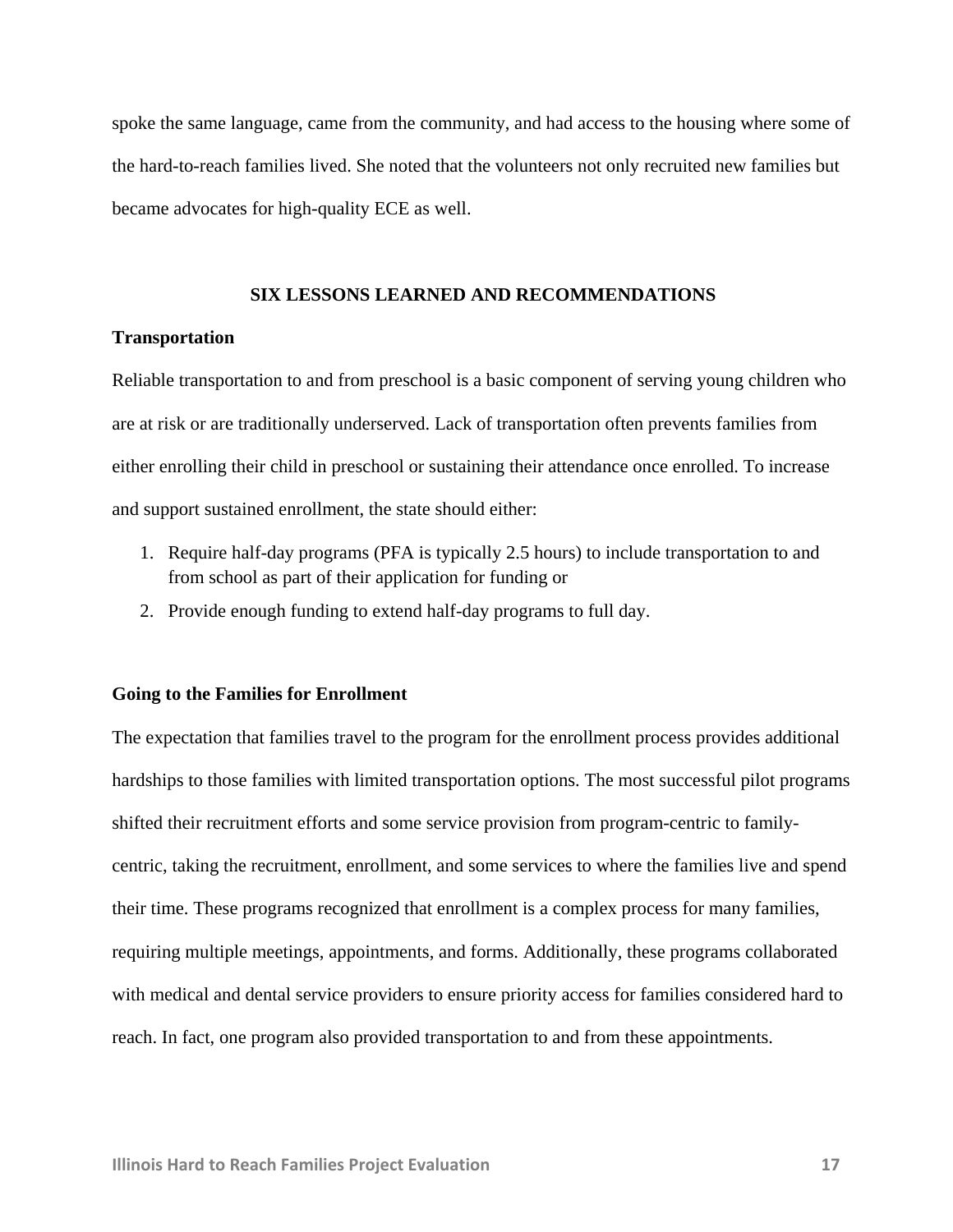Completion of all required forms can be confusing as well as require personal information that families may regard as an intrusion on their privacy. Vulnerable families needed to trust the agency representative, requiring the development of a relationship over time. For full-day enrollment, families needed to provide personal information that made them vulnerable. For example, access to the child care assistance program (CCAP) requires families to provide evidence of employment or school attendance and personal financial information. This is in addition to providing birth certificates, evidence of vaccinations, and TB testing as well as completing health and dental screenings for the ECE program. Some families needed to be guided through this complicated process.

Early care and education programs should:

- 1. Allocate funding for the additional staff time that is often required to assist families through the enrollment process.
- 2. Provide this support either in the families' neighborhoods or provide transportation to the agency.
- 3. Include a plan in PFA funding applications for facilitating the enrollment process for vulnerable families.

## **Flexibility Regarding Enrollment Slots**

The pressure to be fully enrolled by a certain date is a disincentive for recruiting families throughout the year. Many families considered hard to reach are not likely to enroll their child during the typical recruitment period. Some families move into the neighborhood mid-year. Some may believe their 3- or 4-year-old child is too young, while others are isolated and unaware of available services. Programs should ensure that slots are available when very vulnerable families are identified and recruited. This can be accomplished by one or more of the following recommendations:

1. Requiring programs to prioritize enrollment for those families who meet multiple risk factors.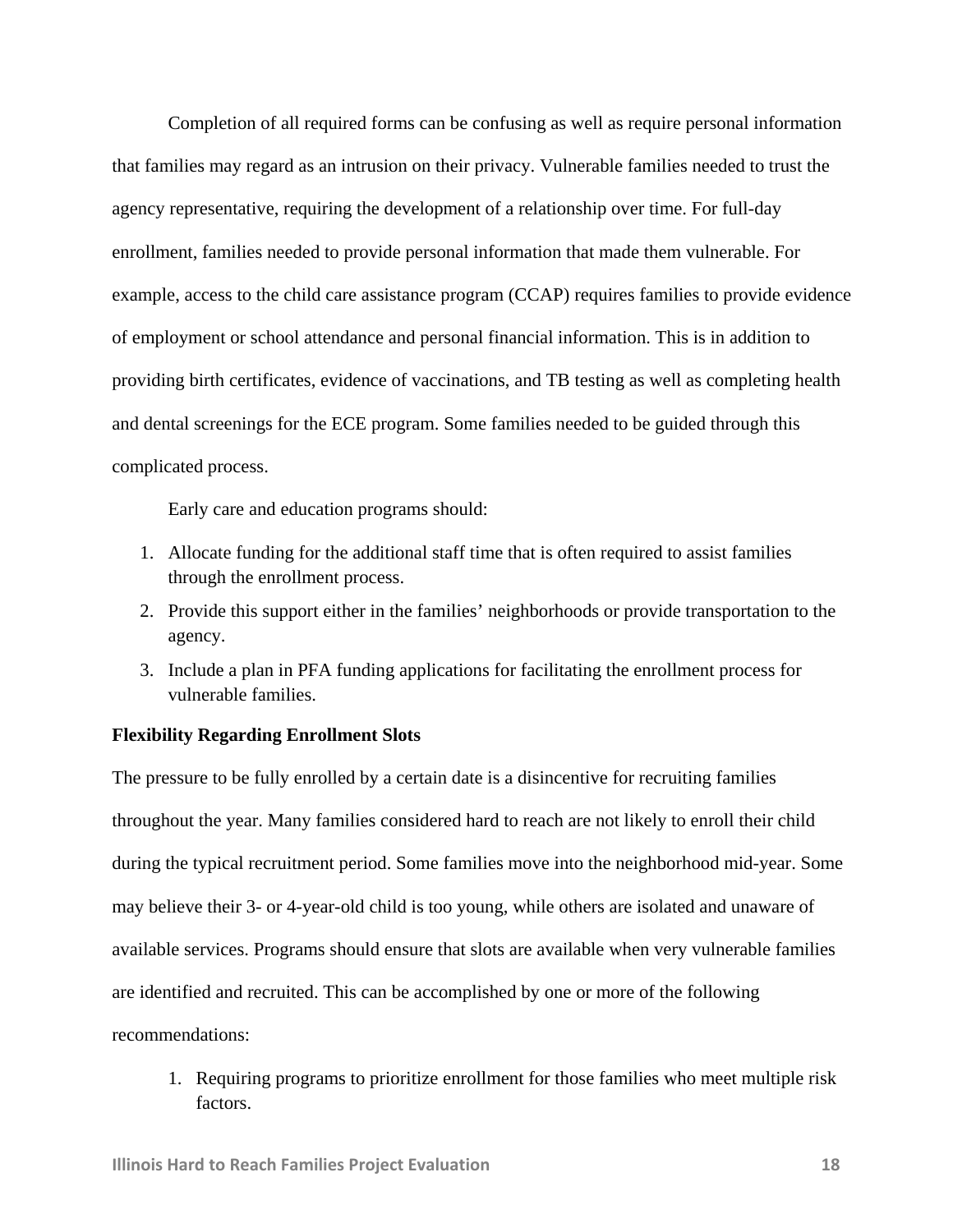- 2. Allowing programs to hold enrollment slots open so the hardest-to-reach families can enter services whenever identified, without risking reduced funding because they are not fully enrolled.
- 3. Increasing funding for additional enrollment slots.
- 4. Permitting funds to be used for the provision of interim services until enrollment slots become available.

Most of the pilot programs relied on turnover of enrolled children to enroll those children from hard-to-reach families who were identified later in the school year. This approach left many children without services. To sustain relationships with these families, three programs used pilot funds to offer interim services. These once-a-week activities helped to build relationships and increased family willingness to enroll a child when slots became available. These families then had priority for vacated slots during the current year and were guaranteed enrollment for the next school year. Programs without interim services reported losing permanent contact with families who were placed on a waiting list. It is important to note that while the interim services maintained relationships with the families, they were not sufficient to meet the school readiness goals of PFA or Head Start.

#### **Integration of PFA services with community childcare services**

For many families, part-day programs do not meet their need for full-day care. Families enrolled in PFA and Head Start are, most likely, either low income (with incomes at or below 185% FPL) or live in poverty (with incomes at or below 100% FPL) and are eligible for CCAP if working or attending school. Agencies that fund half-day programs for these families must consider the need for wraparound child care. This will require either an extended school day or collaboration with child care providers. We recommend that: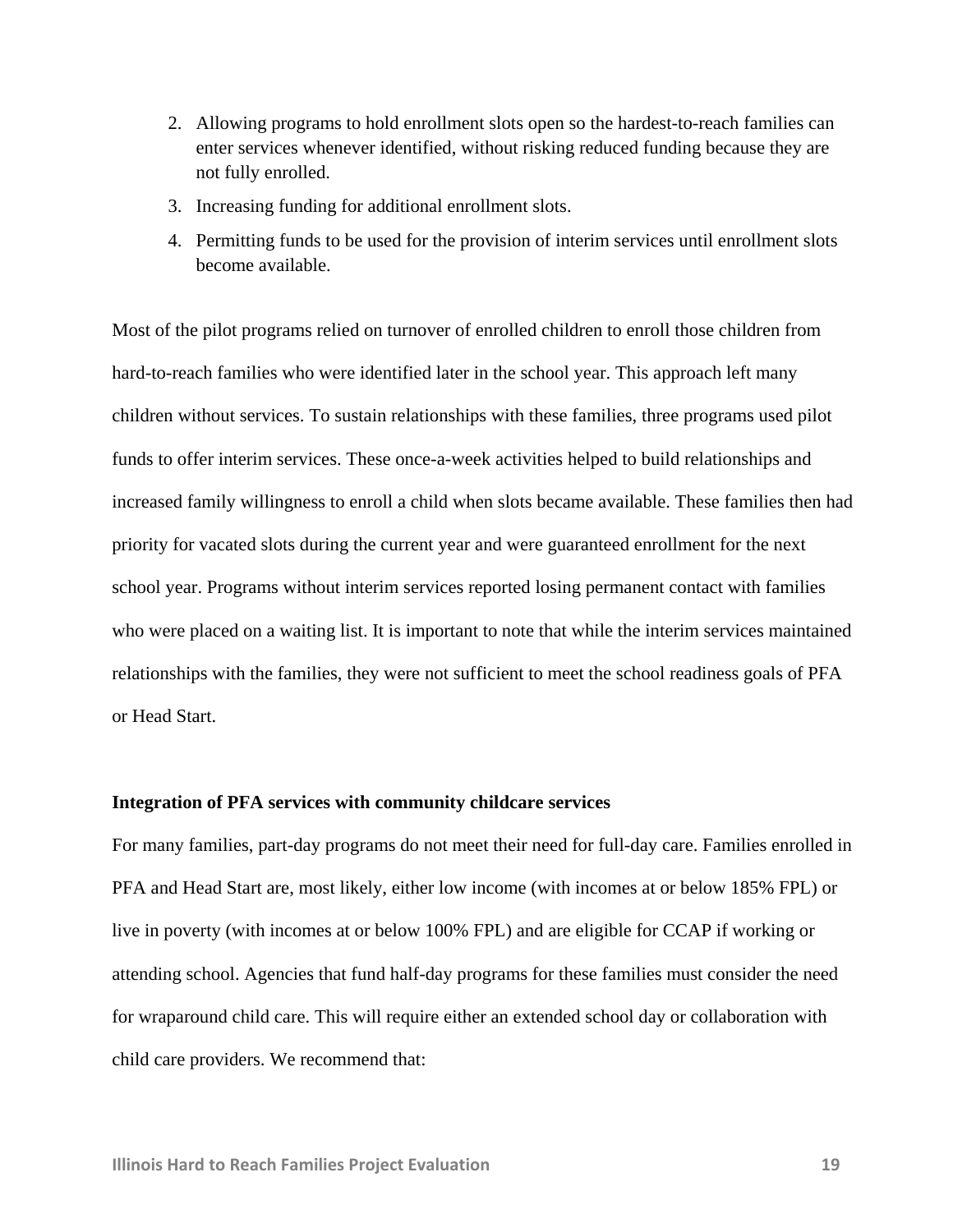- 1. Agencies providing partial-day services be required to collaborate with their local Child Care Resource & Referral Agency (CCR&R) to help families find child care.
- 2. As a requirement for receiving PFA funds, programs must develop a memorandum of understanding (MOU) or an interagency agreement with their local CCR&R.

The collaboration will provide needed support to families whose child requires full-day care. The MOU may diminish perceived competition between community ECE programs and PFA and/or Head Start. The MOU will help to clarify policy questions or misunderstandings, especially around eligibility for CCAP. This can be facilitated by trainings from the local CCR&R.

#### **Flexibility of Enrollment Age**

The age of 3 is used as an administrative convenience for demarcating programs for very young children from preschool programs. As a result, children who turn 3 years of age after September 1 often are not able to access PFA or (preschool) Head Start. Likewise, children enrolled in the Prevention Initiative (PI) program are allowed only a 30-day grace period after turning 3. This is a disadvantage for many children with late summer/early fall birthdays, who are left without services once they turn 3. The enrollment model provided by early childhood special education (ECSE) allows children who turn 3 to enroll throughout the school year and may serve as an example for PFA and Head Start to enroll the hardest-to-reach children as they turn 3. Families with multiple risk factors should have priority for enrollment in PFA or Head Start or continue to receive services through the Prevention Initiative program. A child's third birthday is an arbitrary date for transitioning children from infant-toddler programs into preschool programs. Inconvenient birthdates jeopardize continuity of services for these high-risk families. State funding agencies should: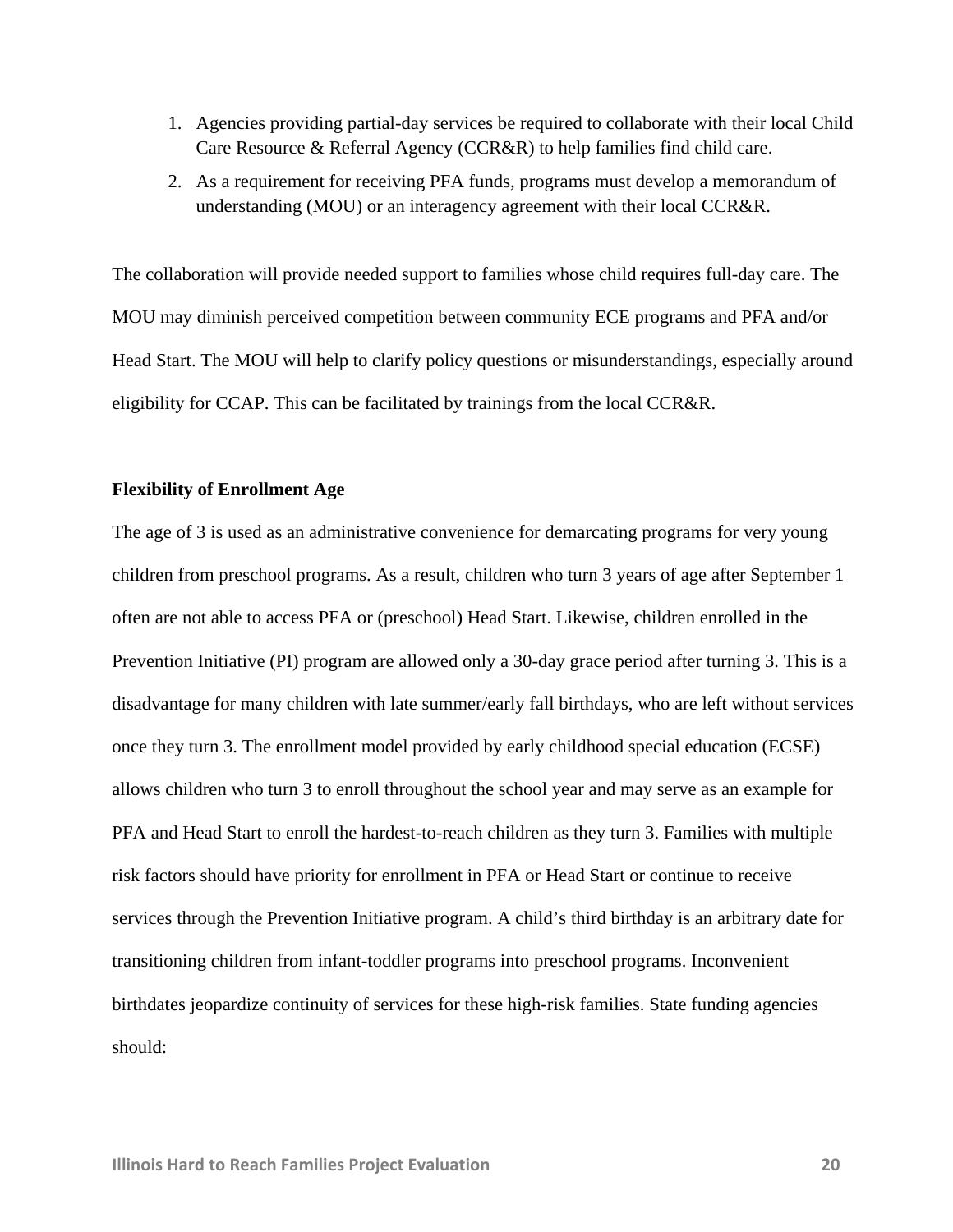- 1. Grant flexibility to PI and PFA programs to move children from one program to another based on the child's developmental readiness to ensure uninterrupted enrollment in services. This may include keeping children longer in PI, moving children sooner to PFA, or ensuring that PFA slots are available throughout the year for children already enrolled in PI.
- 2. Monitor whether PI programs are collaborating with PFA and Head Start programs to support families in the transition from PI to preschool services.
- 3. Require PI programs, which have established relationships with families, to help families initiate contact at least 90 days before their child's third birthday to provide adequate planning time for the family. As noted in a previous recommendation (Flexibility Regarding Enrollment Slots), families who are traditionally underserved are more likely to lose contact with the next provider unless they are supported throughout the transition process. The transition requirements of the Early Intervention (EI) system provide a model for assisting families in transitioning at age 3 from the EI system to ECSE system.

#### **Strategies Worthy of Replication**

The Hard-to-Reach Pilot Program provided the state and the Early Learning Council with information on how pilot programs spent their fiscal resources (e.g., recruitment materials, dedicated staff, interim services). Programs recognized the short-term nature of the funding and developed short-term goals. Some programs planned to sustain one or more of their strategies. This required reassigning responsibilities to other staff or finding funds to support a designated staff member. Recruiting and enrolling hard-to-reach families is hard work and requires supportive policies that make these efforts an expectation—not an exception—in early care and education in Illinois.

The programs presented different strategies for identifying, recruiting, and enrolling traditionally underserved families. The three most successful and potentially sustainable include: (a) increased collaboration within larger agencies, (b) increased collaboration with other stakeholders within the community, and (c) the use of the drop-in preschool in local neighborhoods.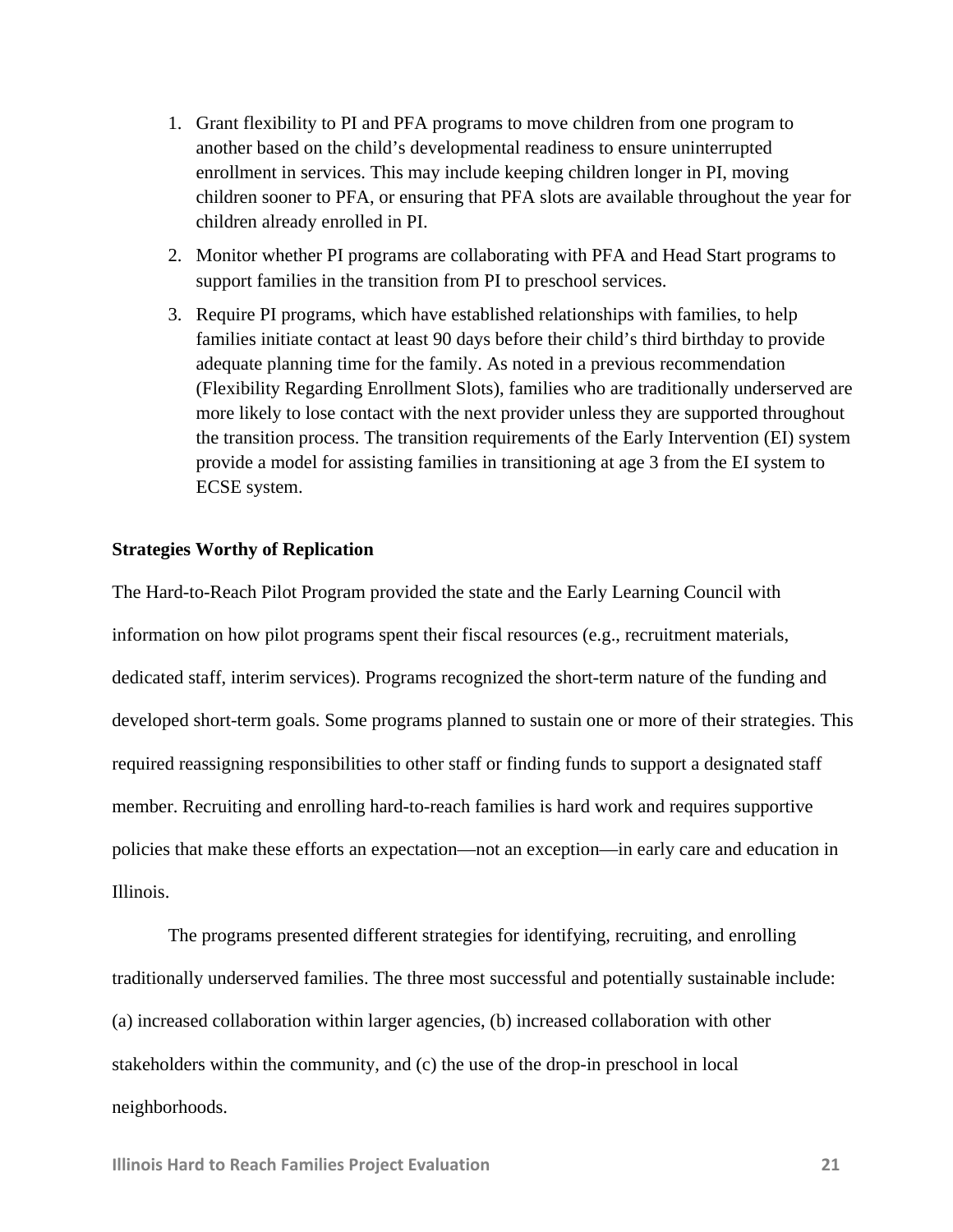Aunt Martha's ECE program made stronger connections with its Workforce Development Department and with its medical and dental services. This internal collaboration facilitated meeting multiple needs of hard-to-reach families and expedited enrollment into available slots.

Casa Central used strong interagency collaboration with the business community to raise funds to temporarily support families whose eligibility for CCAP funds was interrupted because of employment issues. Centers for New Horizons increased its outreach by collaborating with COFI to train parent "ambassadors" to advocate for ECE services with other families in their neighborhood. Centers for New Horizons had closed a classroom because of under-enrollment. The parent ambassadors identified a sufficient number of families to justify reopening Head Start classrooms at a city college.

Elgin U-46 and Gads Hill Center were successful in bridging the gap between identification and recruitment and eventual enrollment. Elgin's provision of a weekly one-hour program at 12 sites enabled it to identify 164 families who were not previously familiar with ECE services and who had multiple risk factors. Eventually, 57 of the children served in Preschool Here were enrolled in PFA classes as slots opened. The remaining 3- or 4-year-olds will be provided the opportunity to enroll in the district's PFA classes in the next school year. Gads Hill provided weekly socialization sessions to familiarize new families with the benefits of ECE services. As families became comfortable, they were provided with the choice of home visiting or center-based services if slots were available. All programs stressed the importance of continued contact with newly identified families. Elgin's Preschool Here and Gads Hill's socialization groups ensured contact with both family and child.

These three models—intra-agency collaboration, interagency collaboration, and interim services—are well worth replicating in other communities.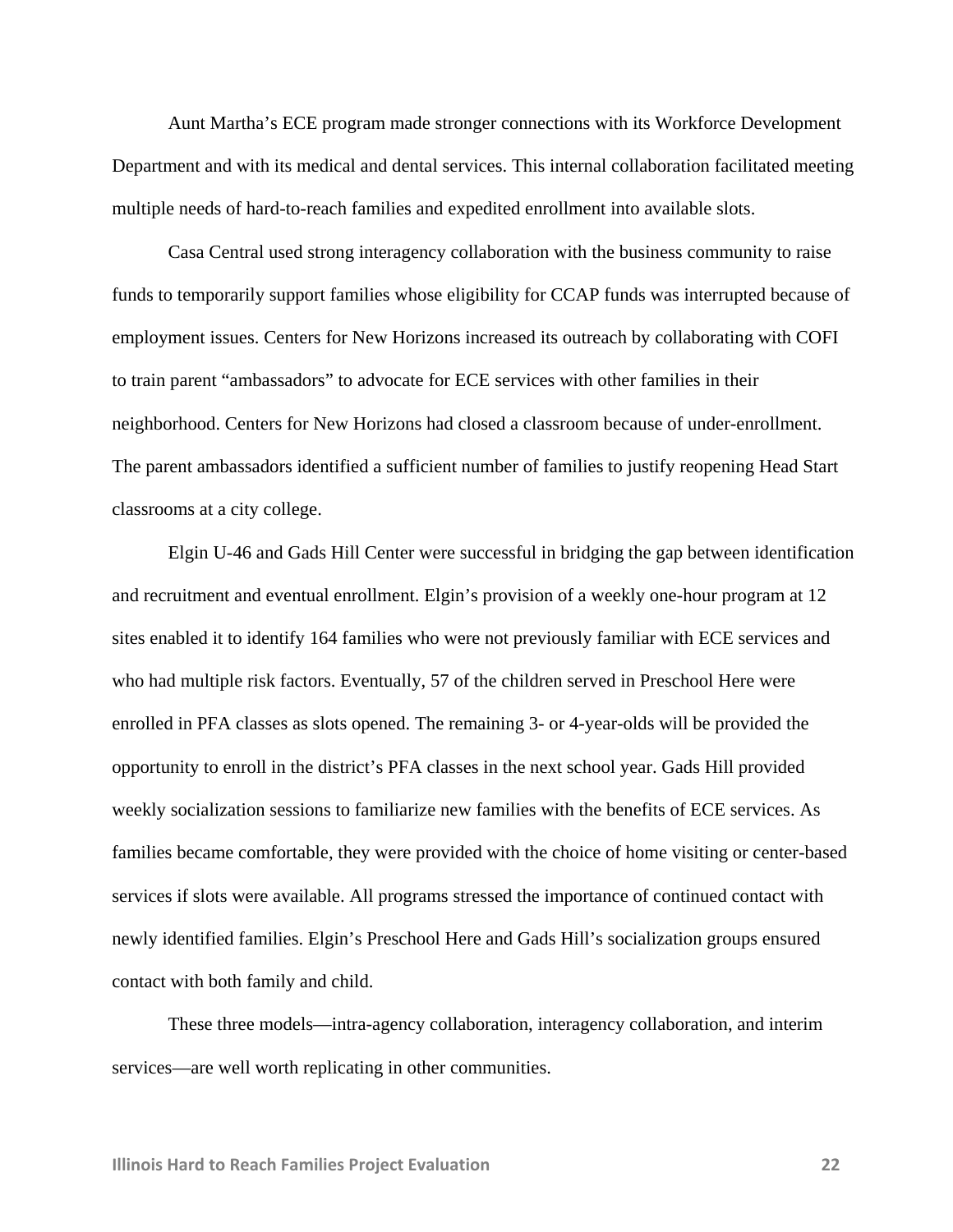#### **REFERENCES**

- Barnett, W. S., & Masse, L. N. (2007). Comparative benefit-cost analysis of the Abecedarian program and its policy implications. *Economics of Education Review*, *26*, 113–125. doi:10.1016/j.econedurev.2005.10.007
- Burchinal, P., Kainz, K., Cai, K., Tout, K., Zaslow, M., Martinez-Beck, I., & Rathgeb, C. (2009 May). *Early Care and Education Quality and Child Outcomes* (OPRE Publication 2009- 15, OPRE Research-to-Policy Brief No. 1). Retrieved from http://www.researchconnections.org/files/childcare/pdf/OPRERestoPolicyBrief1\_FINAL. pdf
- Duncan, A. (2013, April 15*). Value choices: Investing in high-quality preschool.* Remarks of U.S. Secretary of Education Arne Duncan at the Delaware Early Childhood Council's launch of Delaware's New Early Childhood Strategic Plan. Retrieved from http://www.ed.gov/news/speeches/value-choices-investing-high-quality-preschool
- Hartford Foundation. (2012, April 11). *The importance of high-quality early childhood education, with Dr. Kagan* [video file]. Retrieved from http://www.youtube.com/watch?v=N7wyyg1GdSU&list=PL23C0EAC1C47BD2F4&ind  $ex=12$
- Heckman, J. J. (n.d.). *Invest in early childhood development: Reduce deficits, strengthen the economy*. Retrieved from http://www.heckmanequation.org/resource/rate-return
- Karoly, L. A., & Gonzalez, G. C. (2011). Early care and education for children in immigrant families. *Future of Children, 21*(1), 71–101. Retrieved from http://www.futureofchildren.org/futureofchildren/publications/docs/21\_01\_04.pdf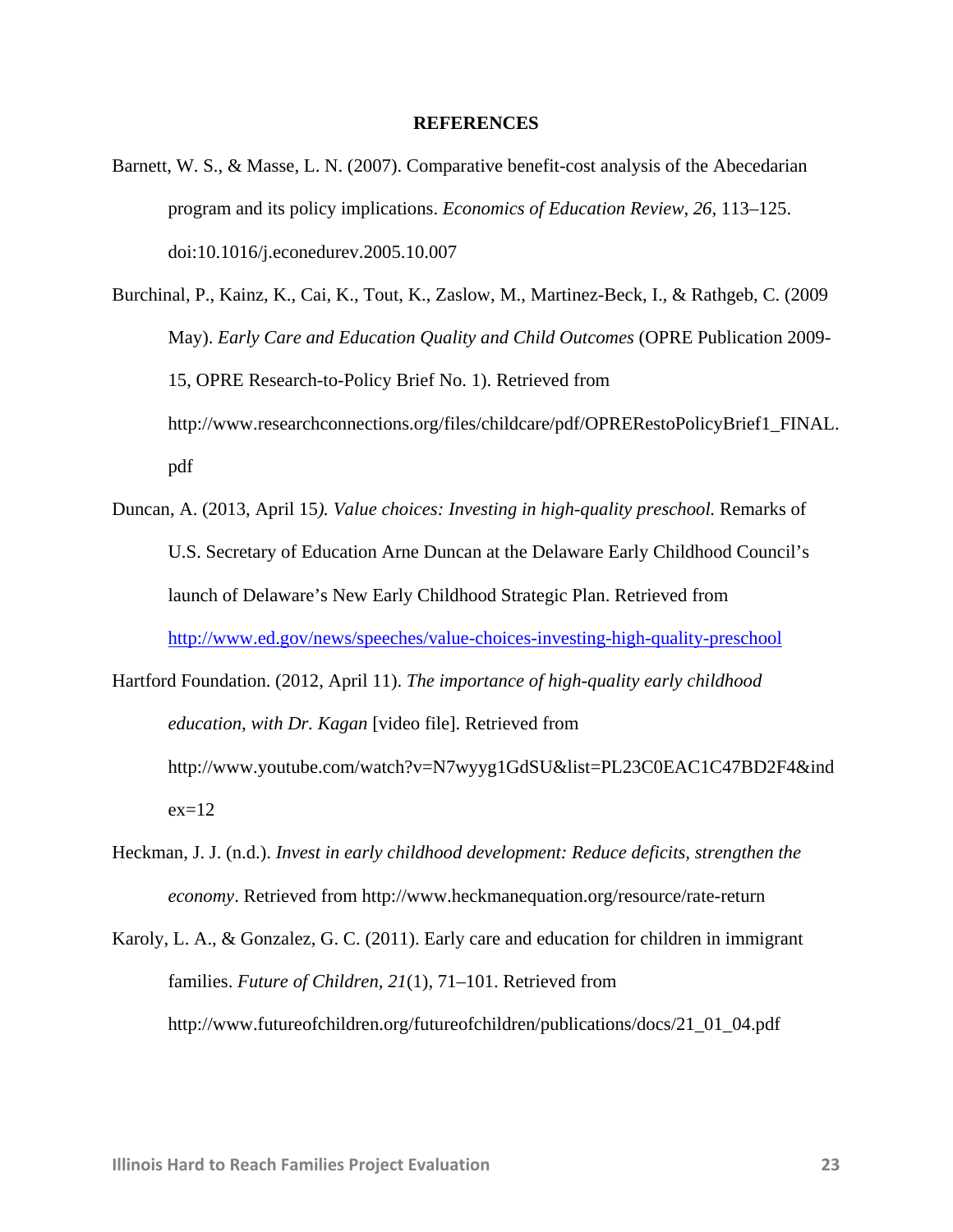- Reynolds, A. J., Temple, J. A., Ou, S.-R., Arteaga, I. A., & White, B. A. B. (2011.) School-based early childhood education and age-28 well-being: Effects by timing, dosage, and subgroups. *Science, 333*(6040), 360–364. doi:10.1126/science.1203618
- Spielberger, J., & Gouvêa, M. (2012). *Barriers and facilitators of service use by low-income families with young children: A brief report from the Palm Beach County family study*. Retrieved from the Chapin Hall at the University of Chicago website: http://www.chapinhall.org/research/report/barriers-and-facilitators-service-use-lowincome-families-young-children-brief.
- Temple, J. A., & Reynolds, A. J. (2007). Benefits and costs of investments in preschool education: Evidence from the Child-Parent Centers and related programs. *Economics of Education Review*, *26*, 126–144. doi:10.1016/j.econedurev.2005.11.004
- University of Minnesota. (2011, June 10). Large-scale early education linked to higher living standards and crime prevention 25 years later. *ScienceDaily*. Retrieved from http://www.sciencedaily.com/releases/2011/06/110609141556.htm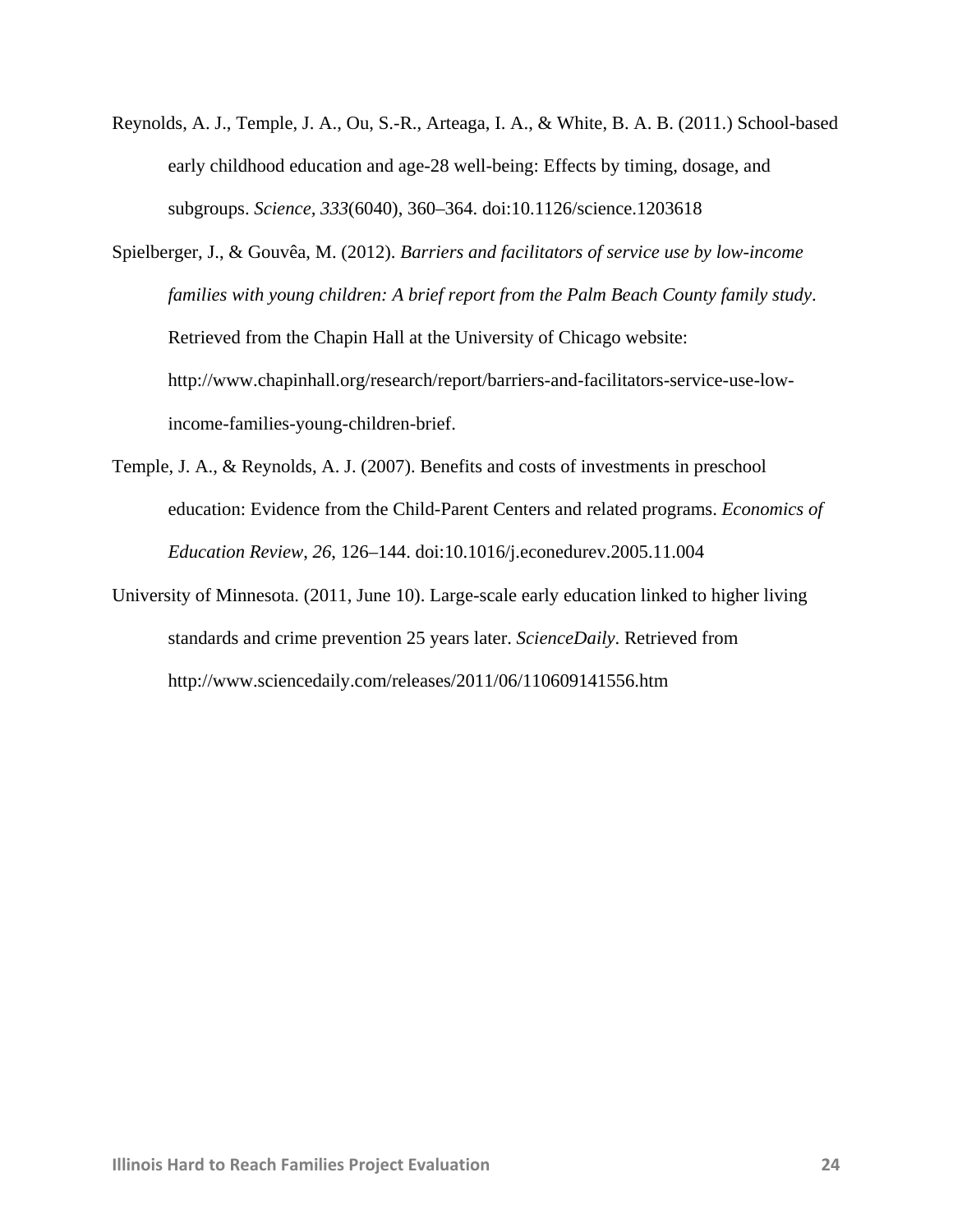## **APPENDIX A Highlights of each pilot program**

## **Elgin U-46**

*"Go to where the kids are. If you go there, you become part of the neighborhood. … You have to be passionate and be willing to do some cold-calling."*

This suburban school district provided only Preschool for All services and emphasized the importance of purposeful collaboration with the local community. Barriers to recruiting and sustaining the enrollment of hard-to-reach families included long wait lists for preschool slots and limited transportation to or from preschool programs. To address these barriers, this agency developed an interim service, Preschool Here, which was designed to provide one hour of preschool programming weekly for families living within the school district. This service was instrumental in introducing families to high-quality preschool activities while also building trust among providers, families, and children. In fact the district began with five sites and rapidly expanded to 12 sites during funding. It maintained consistent contact with newly identified families whose children would be eligible for PFA when new slots opened or during the 2013–2014 school year. Of the 164 children served, 35% were able to enroll in PFA by April 2013, 24% were either too old or too young to enroll, and 5% could not enroll because of transportation issues. By providing interim services to families, Preschool Here closed the gaps between recruiting, enrolling, and participating in preschool programming.

**What will be sustained?** The local housing authority approached Elgin U-46 to develop a memorandum of understanding (MOU) allowing the school district to plan long-term services in a proposed housing authority facility. The agency also experienced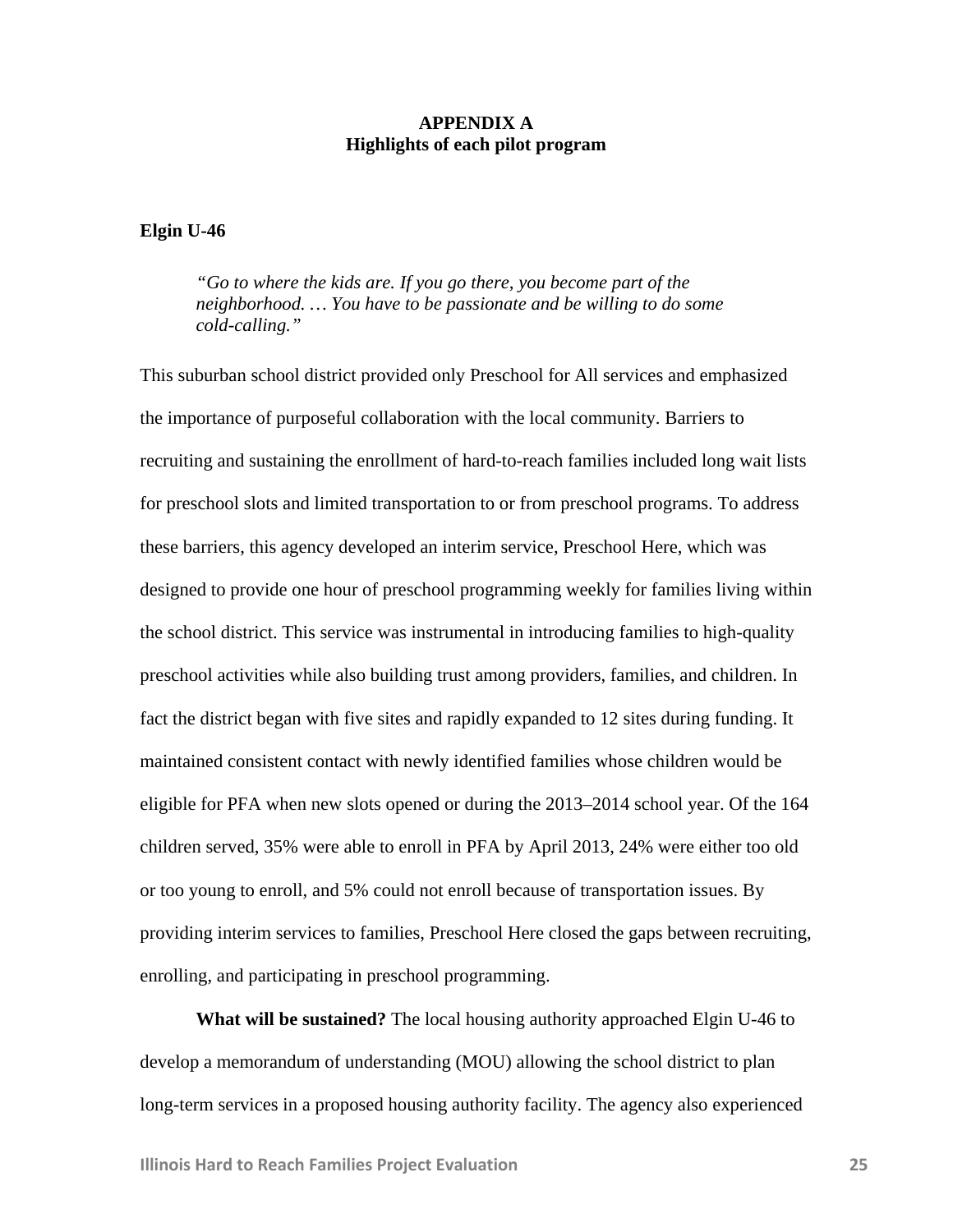a shift in perspective about providing high-quality ECE services. This shift—from expecting families to come to the program to taking the services to families—will allow the agency to sustain community-based services.

#### **Casa Central**

## *"The high quality of our new recruitment materials help reflect how professional our services are for children and families"*

The agency emphasized the importance of really "knowing your community" and its families to overcome barriers in recruiting and sustaining enrollment of families considered hard to reach. This included creating two professional videos: one in Spanish aimed at families to create awareness and interest in high-quality ECE programs and the other in English geared toward the business community and how it would benefit by supporting Casa Central and quality ECE services. The agency used the introductory video for families at many different events and locations within the community; it also added the video to its Web site. The business video was premiered at the annual dinner in support of Casa Central, and it raised \$16,000 specifically to continue services to families who had temporarily lost eligibility for CCAP funds. The agency also identified community resources, such as the COFI training sessions, to prepare volunteers (usually parents) to recruit for the program. It offered small gift cards to thank volunteer parents for their recruitment efforts. Once families were identified, it was able to place at least 20 children into PFA or Head Start when turnover created new openings during the 2012– 2013 school year. Children remained on a waitlist for no more than a month.

**What will be sustained?** After evaluating its recruitment strategy, Casa Central created new professionally designed recruitment materials to raise awareness and inform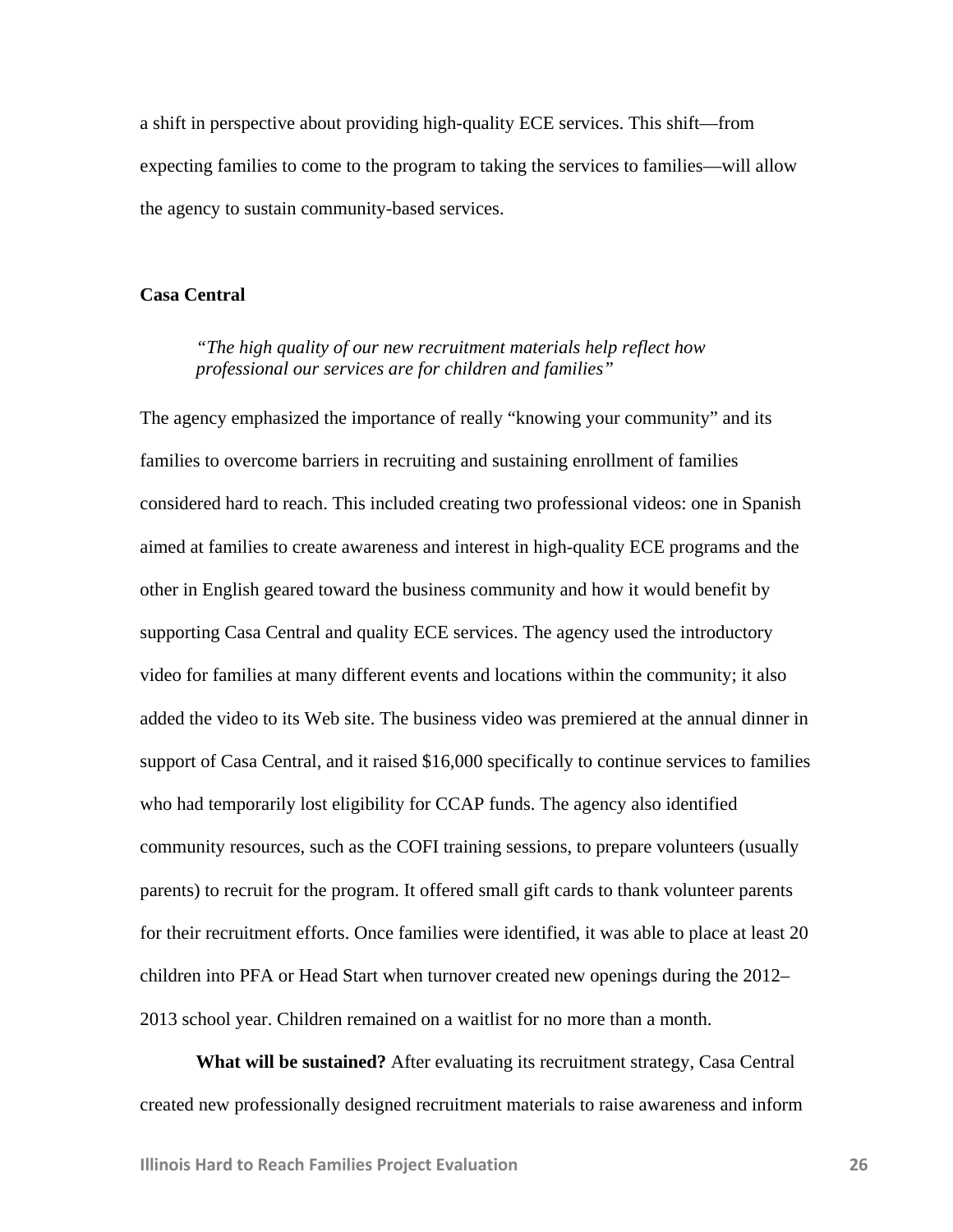parents. It also made sure resources were available in both English and Spanish. The agency will reassign the role of the designated staff member hired with grant funds to existing staff who will assume responsibility for following up with families.

#### **Gads Hill**

*"The biggest outcome was to reach families and have them become comfortable with ECE programs and then transition them to a program that the family chose."* 

The staff at Gads Hill recognized that families in their community might not understand the potential benefits of ECE services or might even be suspicious of local services. They focused on introducing families and children to a "sample" of ECE services by inviting families to a weekly socialization group with the opportunity for a monthly home visit. They considered this a "transitional" service that allowed three to four families at a time to become familiar and comfortable with the staff and agency before enrolling in a program. Families who agreed to enroll then had the choice of entering the home visiting program or a center-based program, such as Head Start or PFA.

A major challenge the agency faced was finding enough enrollment slots: enrollment in Head Start and PFA services often were not available to children who turned 3 after Sept. 1 because all slots were filled with older children. This policy of enrolling only children who were 3 by Sept. 1 left many children unserved until the next school year. Private ECE programs were scarce in some service areas, and to attend a private program, families needed to qualify for CCAP funds. This was difficult because of high unemployment rates among parents. As a result, families seeking center-based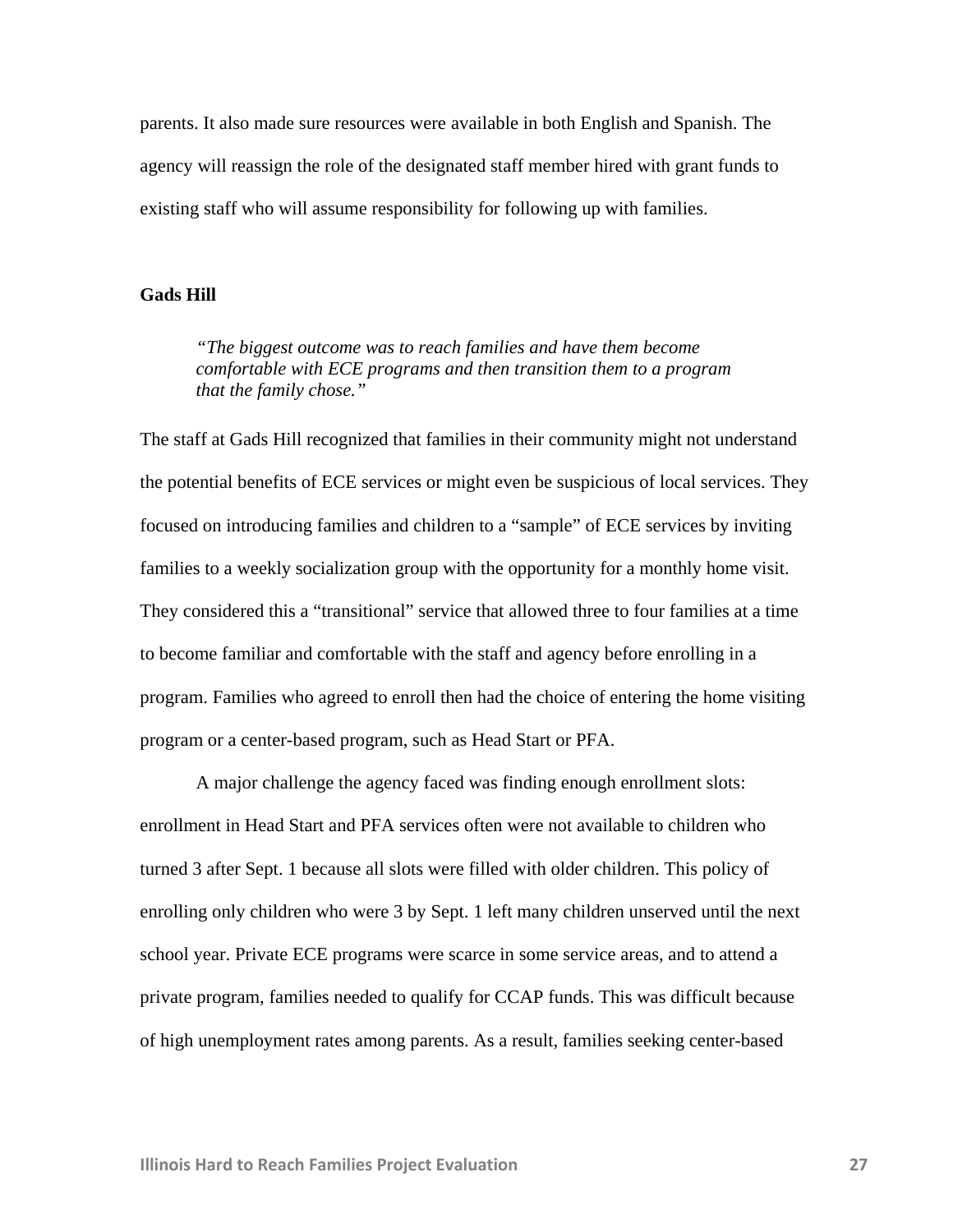care remained on wait lists until their child met the Chicago Public Schools age requirement and a space opened in the PFA or Head Start.

**What will be sustained?** Gads Hill served 12 to 15 hard to reach families with either home-based or center-based programs. Without the grant funding, Gads Hill will not be able to support a dedicated family visitor, but it will continue to recruit and develop a system using existing staff to recruit and maintain a relationship with families through follow-up phone calls.

#### **Harrisburg-Eldorado Early Learning Center**

*"One-on-one [contact] is worth more than hanging up a flier."* 

Harrisburg/Eldorado Early Learning Center (ELC) proposed using projectfunds to provide a community outreach program for the hardest-to-reach children and families living in Saline County. This single-purpose child care organization planned to collaborate with publicly funded ECE programs in the county. Collaborative efforts were stymied because several local organizations did not share information with Harrisburg/Eldorado ELC. The project director did some door-to-door recruiting and completed surveys with families to determine some of the barriers encountered. She invited families to a recruitment fair/BBQ event and provided incentives for families who completed the surveys. She developed a resource booklet to share with families and other community members and organized two community literacy days as part of the hard-toreach efforts.

As a result of its efforts, Harrisburg/Eldorado ELC acknowledged that it is critical to reach and establish a relationship with the parents to have an impact on their children.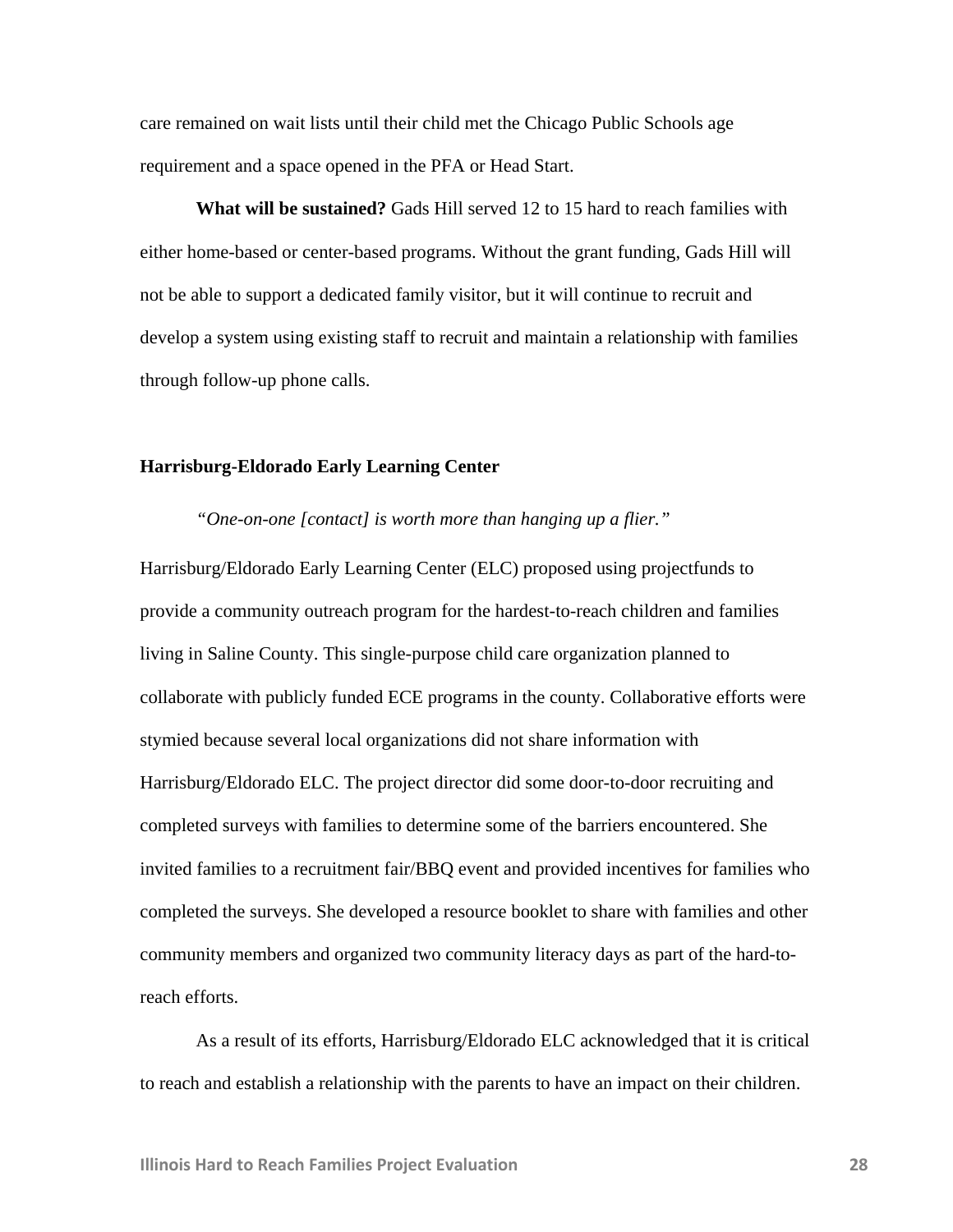The project director emphasized the importance of one-on-one communication with families. Harrisburg/Eldorado ELC recognized that organizations really need to know the communities in which they are working and the strategies best suited for the community. To best serve hard-to-reach families, strong collaborative relationships with other organizations providing high-quality ECE services are essential.

A big challenge for Harrisburg/Eldorado ELC was its geography, especially the lack of transportation in the rural areas and lack of sidewalks in town. Employment issues also provided some barriers, including parents working swing shifts. The project director asserts, however, that "if there was one person you've reached, it was worth it."

**What will be sustained?** Harrisburg/Eldorado ELC printed a high quantity of resource booklets to last beyond the funding period. Those will be an asset to providers and families who have them.

#### **Centers for New Horizons**

## *"Recruitment efforts need to be strategic and consistent to find families."*

Centers for New Horizons staff recognized that constant communication is necessary to retain families, especially if they have been placed on a wait list. CNH staff also acknowledged the importance of building relationships with the medical community, including the WIC program and doctors' offices, to meet the needs of families.

Parent engagement also was identified as an important piece of the program, as those parents who are involved can become advocates and the most effective marketing tool for the agency. One of the most important collaborative efforts for Centers for New Horizons was the use of COFI (Community Organizing and Family Issues) training for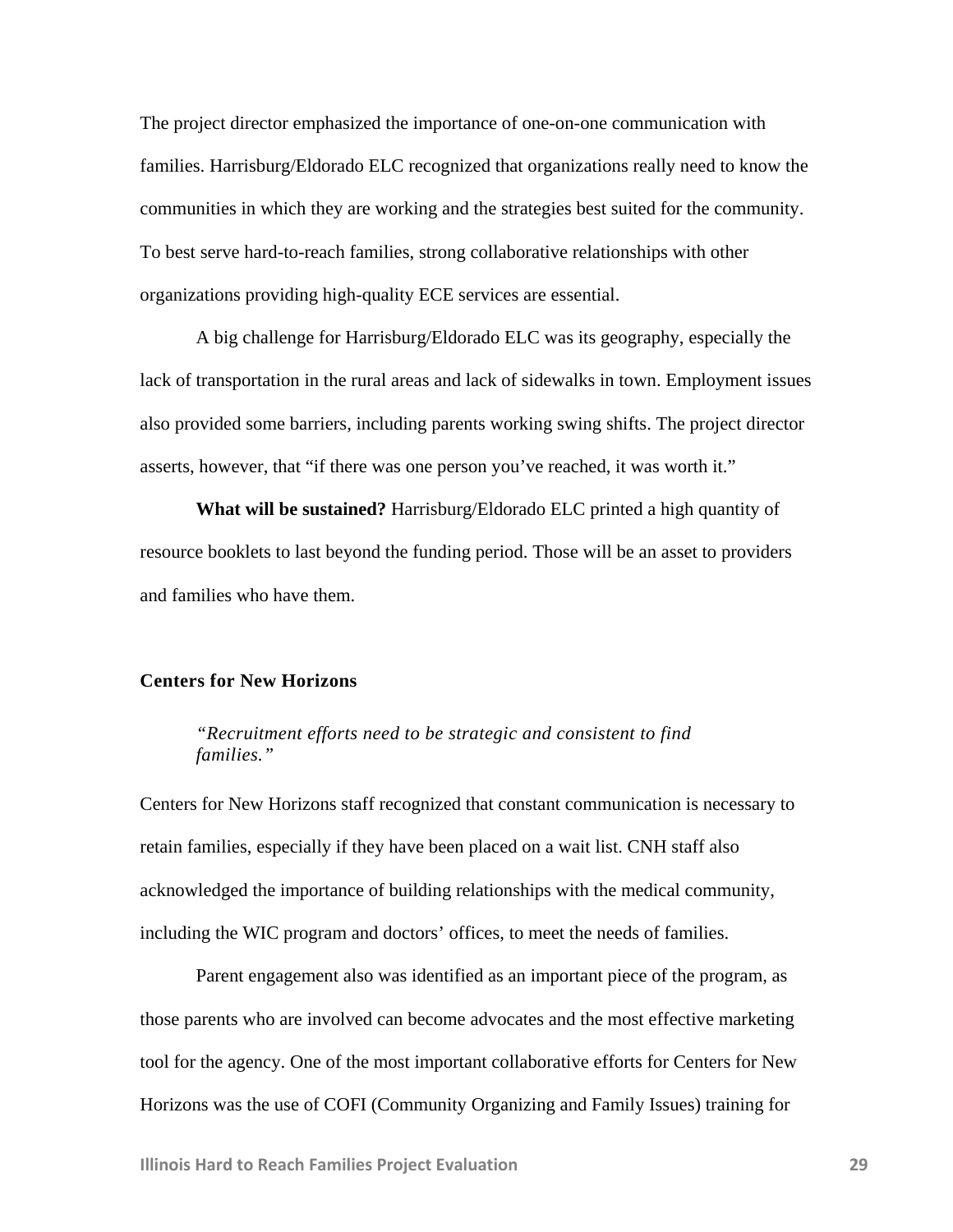parent ambassadors. Program staff also effectively collaborated with local housing authority staff to gain access to families living in the housing developments. Parent ambassadors were able to canvass the neighborhood to make connections with the families. They provided families with brochures about the program and completed interest cards with the families. Within 72 hours, the Centers for New Horizons family liaison contacted the families and began the enrollment process. If slots were not available, the program maintained monthly contact with the families until enrollment.

Within the funding period, Centers for New Horizons encountered a few challenges. Staff changes within the housing authority affected the partnership. Also, many housing authority buildings have security in place that prevents door-to-door recruitment. Many Chicago neighborhoods are experiencing a great deal of gentrification because of the Chicago Housing Authority's Plan for Transformation. These mixedincome neighborhoods make it more difficult to identify eligible families. Work schedules for families also affected their need for ECE services and CCAP funding. For parents who work nights, traditional daytime child care or part-time child care do not meet their needs. Some parents also raised concerns about their child's readiness for early childhood services, stating that their child was too young to tell them if anything bad happened. Transportation provides additional challenges, both in availability and cost of the service.

**What will be sustained?** Centers for New Horizons has secured money from the city of Chicago for COFI to provide training for an additional 20 parent ambassadors. These parents will recruit eligible families four days a week. CNH also will work to maintain relationships with the housing authority and medical clinics. It also has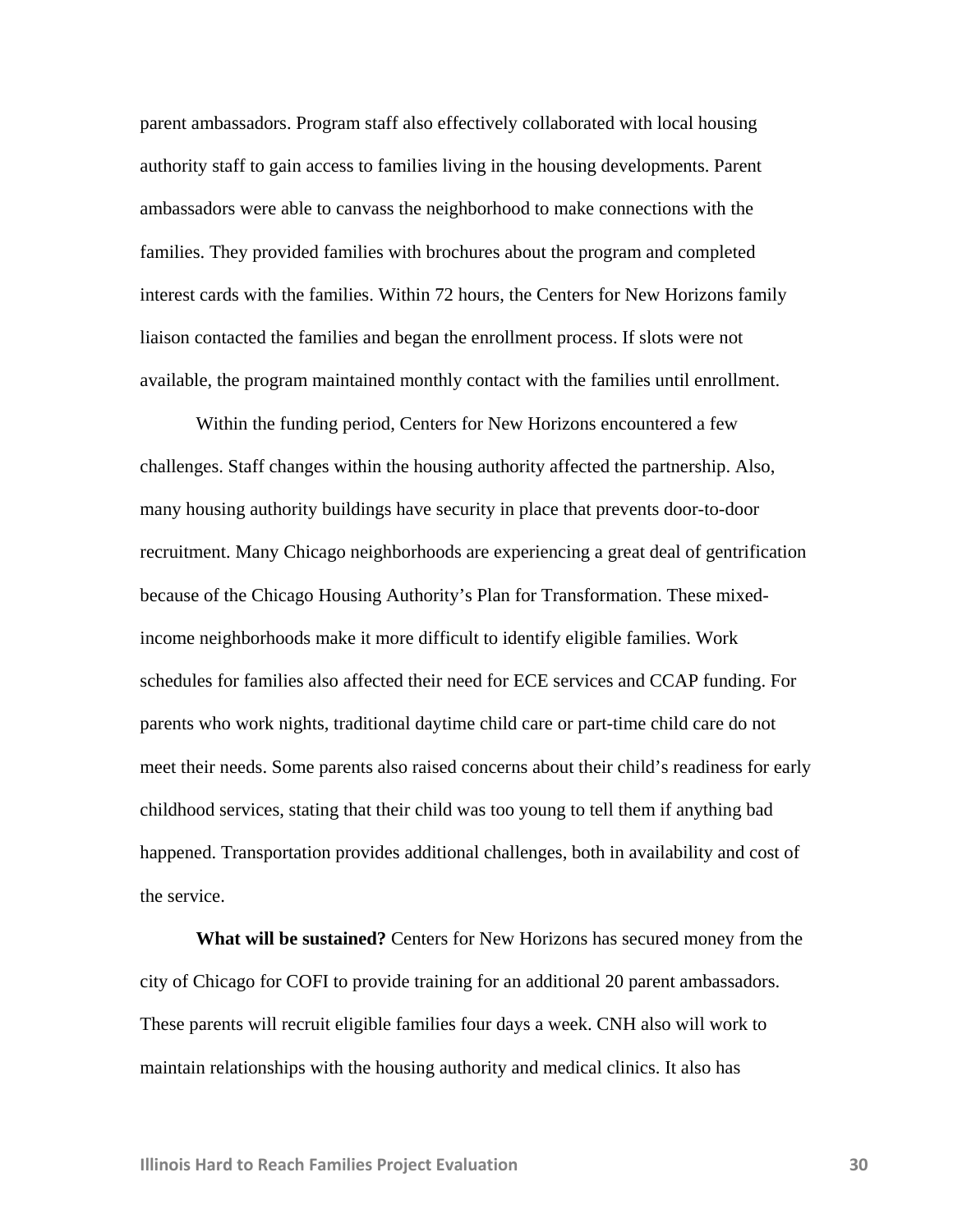implemented a tracking system consisting of interest cards and a weekly recruitment log that allows staff to follow the families and maintain contact with them. Centers for New Horizons is opening an additional site at one of the city colleges in the fall and will have 63 new slots available.

#### **Aunt Martha's Youth Services Center**

*"Someone to carry the torch. … The agency has buy-in! Providing VIP appointments for health services will hopefully eliminate the delay in early childhood services experienced when families don't have health records."* 

Aunt Martha's is a multiagency organization including education, health, employment, and social services. The agency used hard-to-reach funds to support a part-time staff member to recruit and reach families. It hired a father from the ECE program to oversee the outreach staff and volunteers and to focus his efforts on door-to-door recruitment and home visits in the neighborhoods. Staff from Aunt Martha's organized three parent involvement activities, including a highly successful "come and tour our program" campaign. Neighborhood parents were invited to visit the site where their child likely would receive services. After the tour, parents were asked for input about the services provided and the program environment.

 The greatest changes appear to have been increased coordination among divisions within the agency. The ECE program staff were able to establish strong intra-agency collaborations. Through its Women Health Center and Community Health Center, Aunt Martha's was able to provide health and dental services for about 60 children and their families in a short amount of time, expediting their enrollment into the ECE program.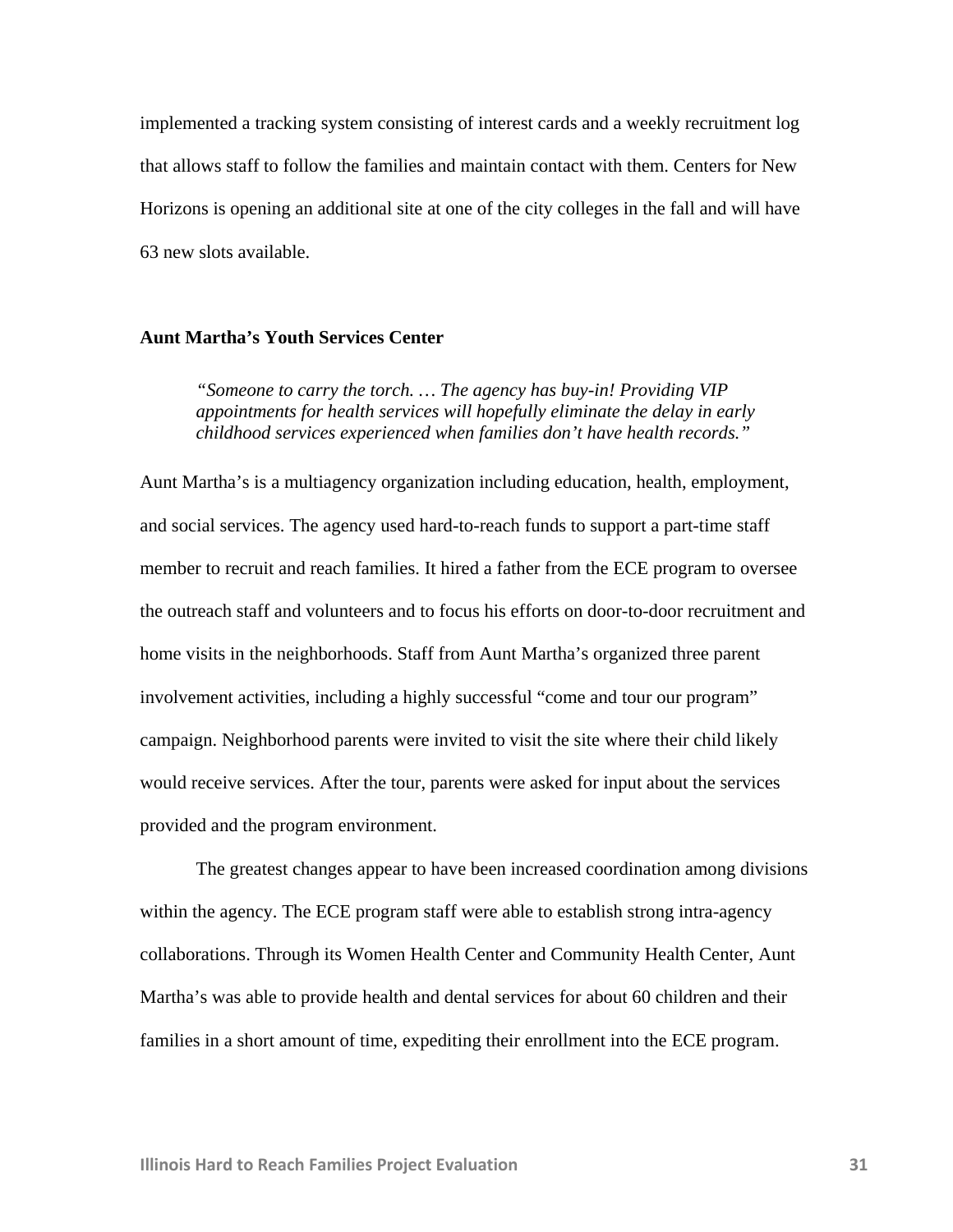ECE staff also recruited families with preschool-aged children receiving services from its Workforce Division.

 Aunt Martha's printed 5,000 informational fliers to be disseminated in its service areas. It collaborated closely with local school administrators to send home these fliers with elementary-aged children who may have younger siblings. A strength of Aunt Martha's was the agency's comprehensive tracking system. Staff working on the hard-toreach project added a database field to enable more consistent follow-up of children who were recruited using hard-to-reach funds. The agency was able to follow the services received by both child and family.

**What will be sustained?** The staff member who worked four days a week to oversee recruitment efforts during the grant plans to continue that recruit two days a week. Aunt Martha's staff will continue to disseminate the informational fliers and collaborate internally with its health and dental clinics.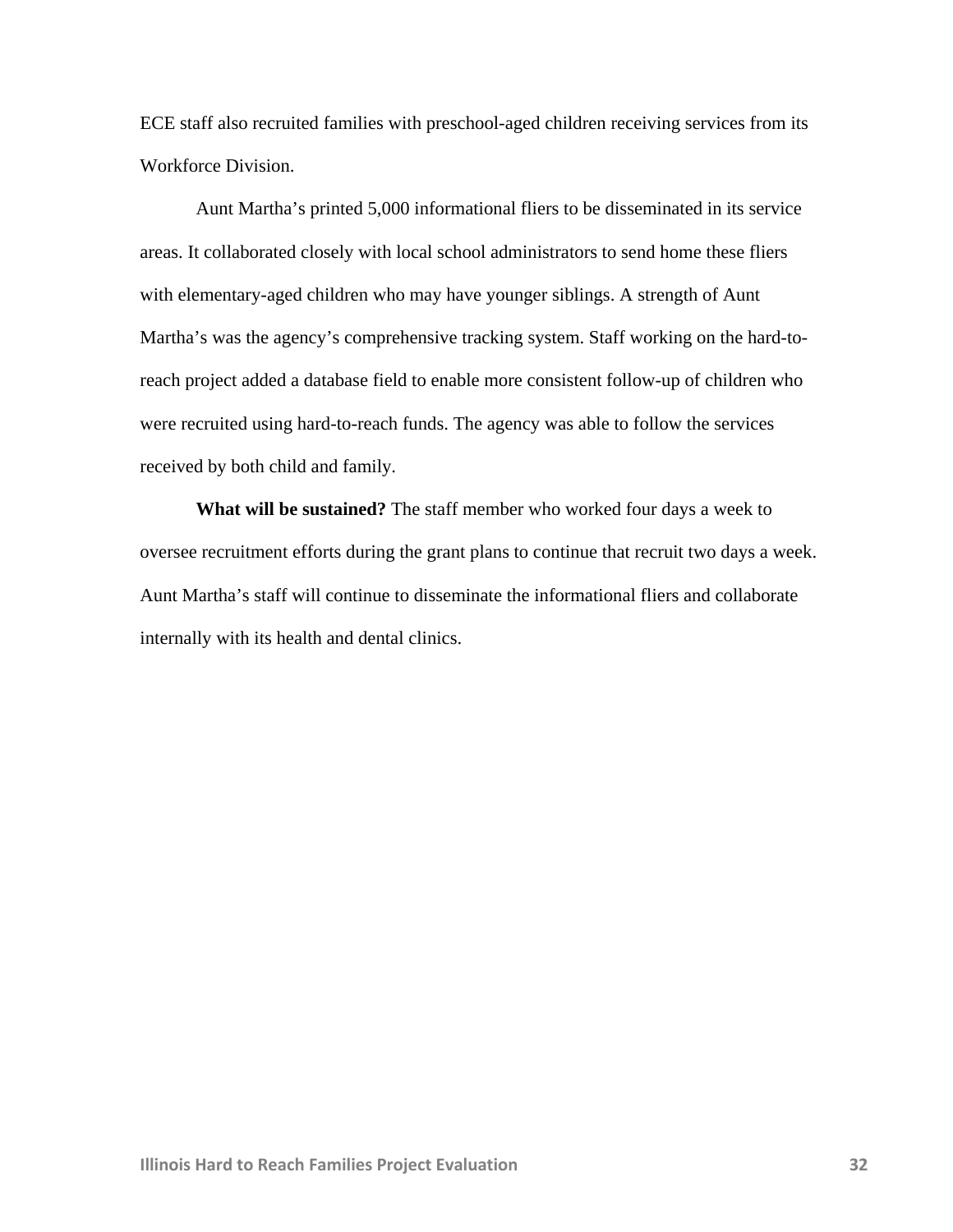## **APPENDIX B Early childhood services offered by the six programs**

| Program                                                               | <b>Community Type</b> | <b>Services Offered</b>                                                             |  |
|-----------------------------------------------------------------------|-----------------------|-------------------------------------------------------------------------------------|--|
| Elgin U-46<br>Elgin                                                   | Large suburban        | $Pre-K$                                                                             |  |
| Casa Central<br>Chicago                                               | Urban                 | <b>Head Start</b><br>$Pre-K$<br>Child care<br>Home visiting                         |  |
| Aunt Martha's<br>Olympia Fields                                       | Large suburban        | <b>Head Start</b><br>HIPPY (home visiting)                                          |  |
| Harrisburg-<br><b>Eldorado Early</b><br>Learning Center<br>Harrisburg | Rural                 | Child care<br>Group family child care                                               |  |
| Gads Hill<br>Chicago                                                  | Urban                 | <b>Head Start</b><br>Pre-K<br>Child care<br>Family child care home<br>Home visiting |  |
| Centers for<br><b>New Horizons</b><br>Chicago                         | Urban                 | <b>Head Start</b><br>$Pre-K$<br>Child care<br>Home visiting                         |  |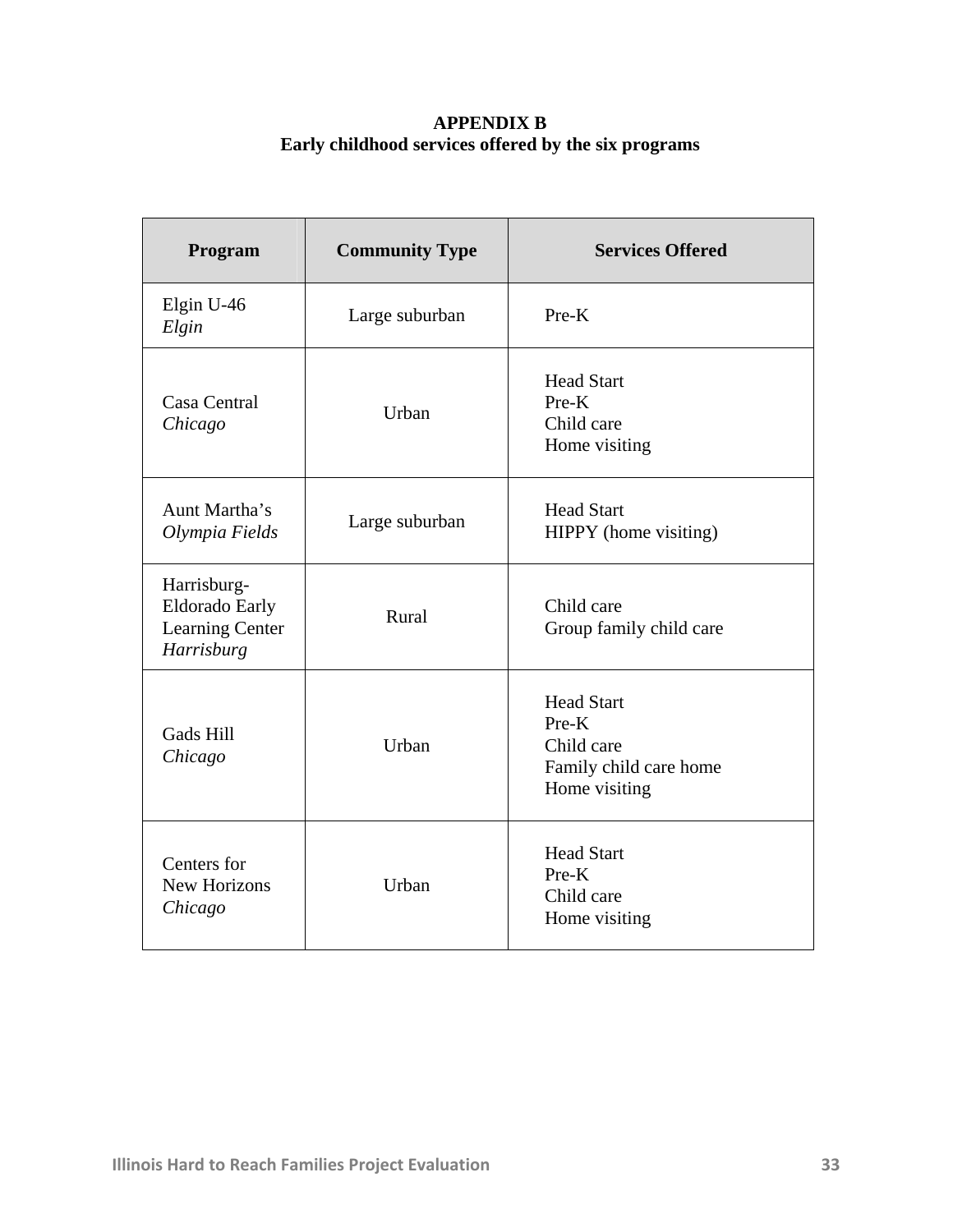## **APPENDIX C Example of work plan for door-to-door recruitment of families**

| <b>Resources</b>                                                                                                                                                                                                         | <b>Measurable</b>                                                                                                              | <b>Intended</b>                                                                                                                                                                                           | Long-Term                                                                                                                                                                                                                                                                 |
|--------------------------------------------------------------------------------------------------------------------------------------------------------------------------------------------------------------------------|--------------------------------------------------------------------------------------------------------------------------------|-----------------------------------------------------------------------------------------------------------------------------------------------------------------------------------------------------------|---------------------------------------------------------------------------------------------------------------------------------------------------------------------------------------------------------------------------------------------------------------------------|
|                                                                                                                                                                                                                          | <b>Progress</b>                                                                                                                | <b>Outcomes</b>                                                                                                                                                                                           | Impact                                                                                                                                                                                                                                                                    |
| <b>Who:</b> Parent ambassadors<br><b>What:</b> Fliers, parent surveys,<br>parent information cards<br><b>Where:</b> Neighborhoods<br><b>When:</b> Twice a week<br><b>Support: COFI</b> training,<br>money for incentives | 1. The number of<br>contacts made<br>2. Number of<br>family/child<br>cards completed<br>Number of program<br>3.<br>flyers left | Increased awareness<br>and interest in ECE<br>Build positive<br>relationship with the<br>families<br>Support parents'<br>3.<br>advocacy<br>Increase school<br>4.<br>enrollment and<br>family's engagement | Change community culture<br>around early childhood<br>education so that going to<br>school at a younger age<br>becomes an expectation for<br>parents and families<br>Empower new groups of<br>parents to sustain and develop<br>new relationships within the<br>community |